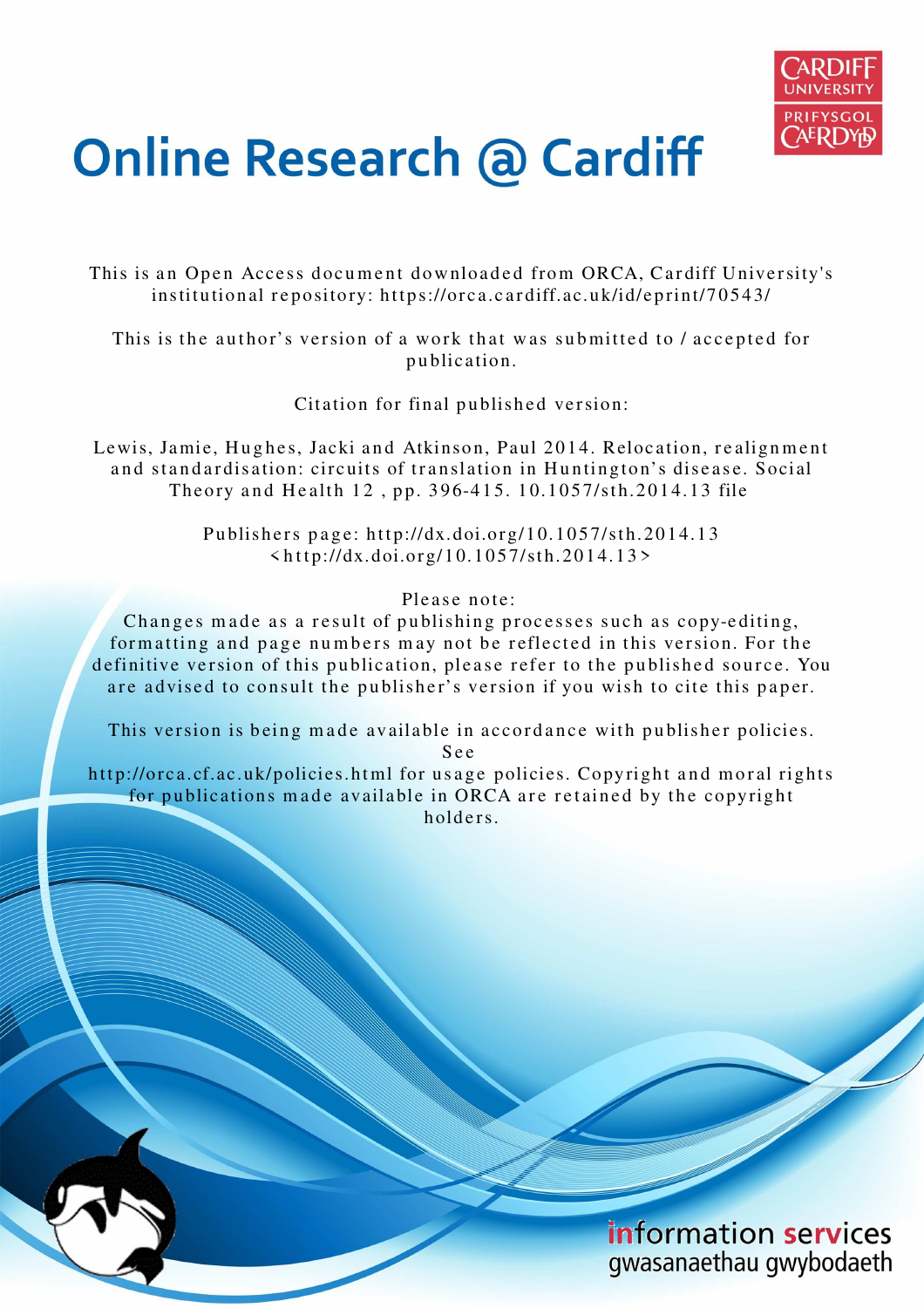**Relocation, Realignment and Standardisation: Circuits of Translation in Huntington 's Disease** 

**Jamie Lewis\*, Jacki Hughes and Paul Atkinson** 

**Published in Social Theory and Health 12(4): 396-415** 

**Relocation, Realignment and Standardisation: Circuits of Translation in Huntington's Disease** 

#### **Abstract**

Based on complementary ethnographies of a biomedical laboratory and a clinic – both working on Huntington Disease (HD) – we discuss *the circuits of translation* evident in biomedical and clinical research. By examining a recent epistemological shift from understanding the disease as genetic to understanding the disease as a problem for neuroscience, as well as documenting the multiple framings of the disease that migrate between the laboratory and the clinic, we emphasise the complexity involved in the movement of biomedical science into clinical work. We stress that this is not a one-way flow from the colloquially known *bench to bedside*, but is dependent on a cluster of contextual activities and local actors. We also stress the extent to which global collaborations, standardisation and regulatory frameworks can facilitate such framing and migration by aligning local practices and different disciplinary outlooks. We take a sociological perspective on translational processes – or rather to an expanded understanding of translation – to capture the material flows and conceptual transformations that are involved in the complex relationships between fundamental and clinical research.

**Keywords:** Translation, Huntington's Disease (HD), Ethnography, Relocation, Realignment, **Standardisation**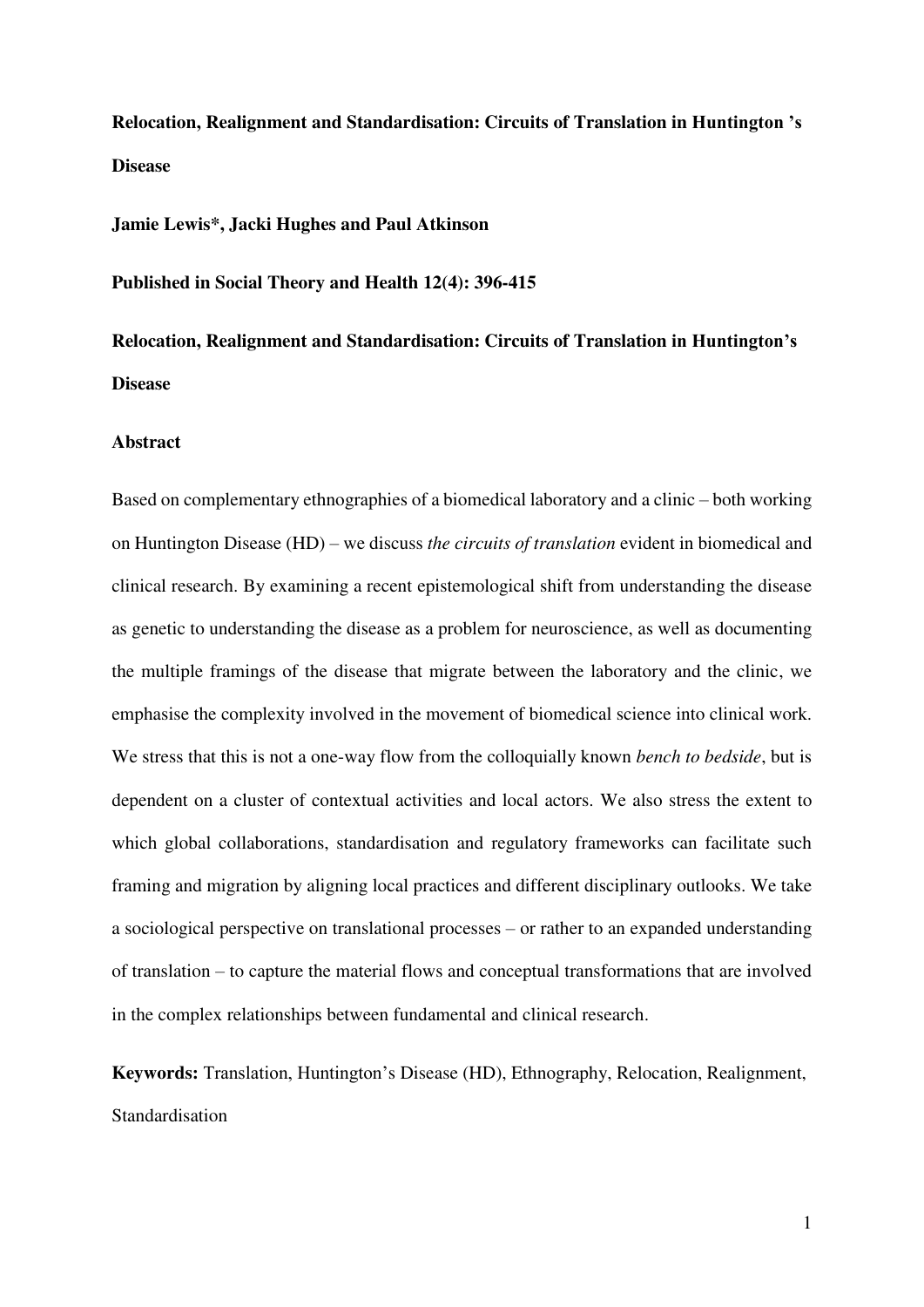# **Relocation, Realignment, and Standardisation: Circuits of Translation in Huntington's Disease**

#### **Introduction**

Biomedical research is increasingly described and justified in terms of the metaphor of 'translation' (Martin, Brown and Kraft, 2008). This is often portrayed as the passage of laboratory-based research into clinical treatments. The linear model of basic research  $\rightarrow$ applied research  $\rightarrow$  clinical intervention or technological product was developed during the twentieth century as a rhetorical tool used by scientists (Godin, 2006). To quote Vannevar Bush (1945) "basic research leads to new knowledge…It creates the fund from which the practical application of knowledge must be drawn. New products and new processes…are founded on new principles and new conceptions, which in turn are painstakingly developed by research in the purest realms of science" (p19). Here we take a sociological perspective on translational processes – or rather to an expanded understanding of translation. We suggest that there are complex processes of migration and circulation that extend the notion of translation. We maintain that translation is not simply the uni-directional movement from *bench to bedside* (Bush, 1945), nor the bi-directional movement of *bench to bedside* and *bedside to bench* (Keating, 2002; Löwy, 1996; Sartor, 2003). Equally, it is not solely a rhetorical device used to promote enthusiasm for the research (Wainwright *et al.*, 2006); although precisely because it is rhetorically powerful in justifying research, it is important to take a broader perspective. We argue that 'translation' is multi-directional and multi-modal: objects, knowledge, practices and resources are circulated between multiple sites. 'Matter'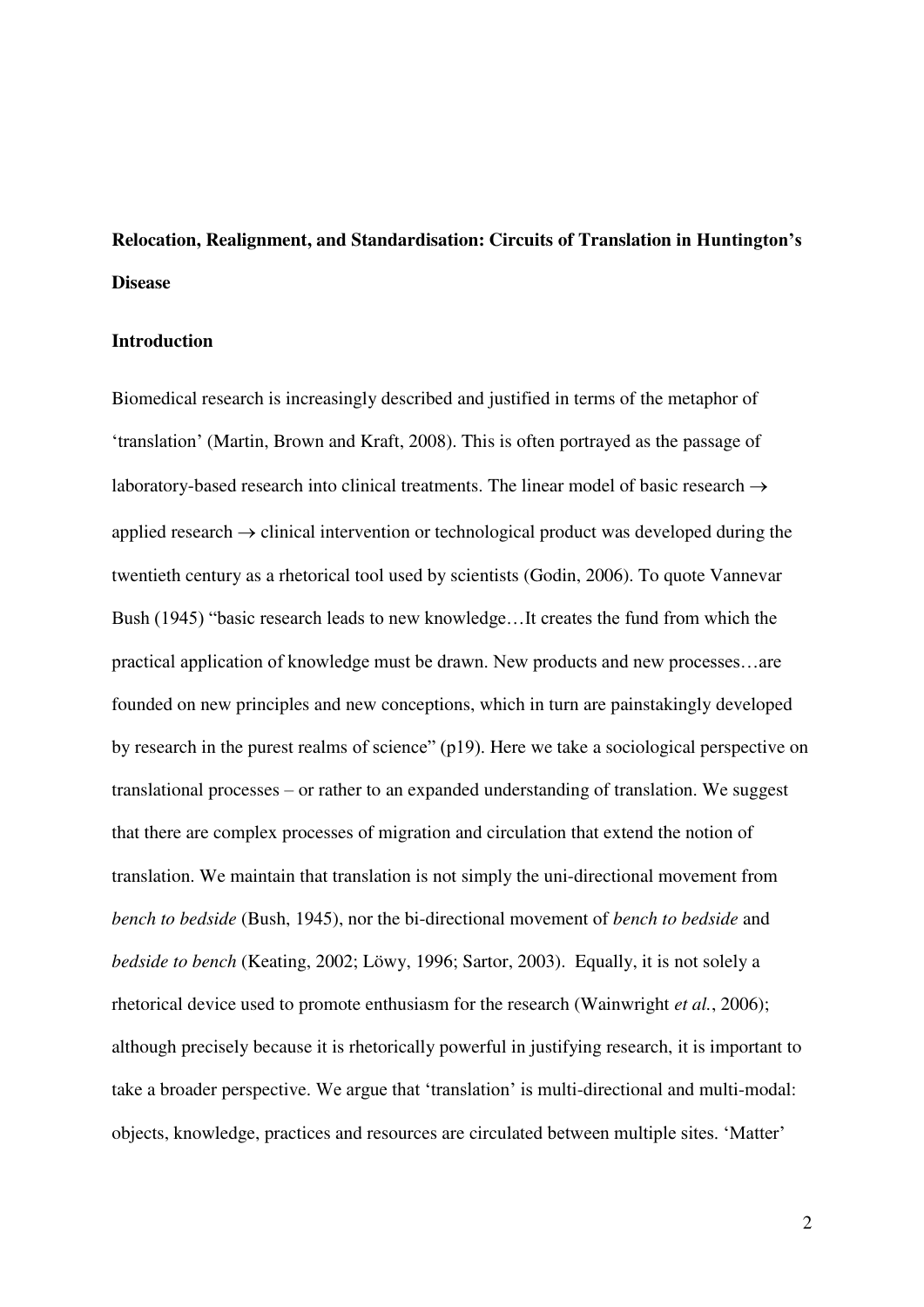and 'matters' migrate – physically or virtually - from one site to another. In the process they cross a variety of boundaries and potential barriers.

In particular, we describe the relative success achieved by one research group in mobilising the promise of cellular applications for Huntington Disease (HD) to develop research collaborations. In our example, there is a process of alignment between the knowledge-systems of the laboratory and the knowledge-systems of the clinic as scientists and clinicians render HD *doable* through the careful coordination, cooperation and calibration of the laboratory with the clinical and social worlds. In the process, instruments, biomedical tests and patients are configured as well (Keating and Cambrosio, 2003). These future-based networks are communities of promise, and in this particular case of the HD research clinic they traverse between the local and the global facing at least some of the impediments discussed by Martin, Brown, and Kraft (2008), including different working practices and diverse disciplinary outlooks.

We draw on two separate ethnographic studies conducted at sites situated within the translational operation - the laboratory (known here as Headlab) and the clinic (known here as Neurotest). We argue that an ethnographically-based, sociologically informed analysis of these processes permits a more sophisticated grasp of the circuits of collaboration and implementation than does a simple one-way, or even two-way, approach to 'translation'. Most importantly, we argue, 'translation' implies the multiple framings of disease entities, that in turn imply more complex epistemological work than might be understood in terms of the unproblematic 'transfer' of stable knowledge or practices from one site to another (Wainwright *et al.,* 2006; Wainwright *et al.,* 2009*)*. The complex and messy reality of biomedical science rests on the practical integration of many different social worlds. Furthermore, scientific and medical phenomena are themselves translated and transformed in the process.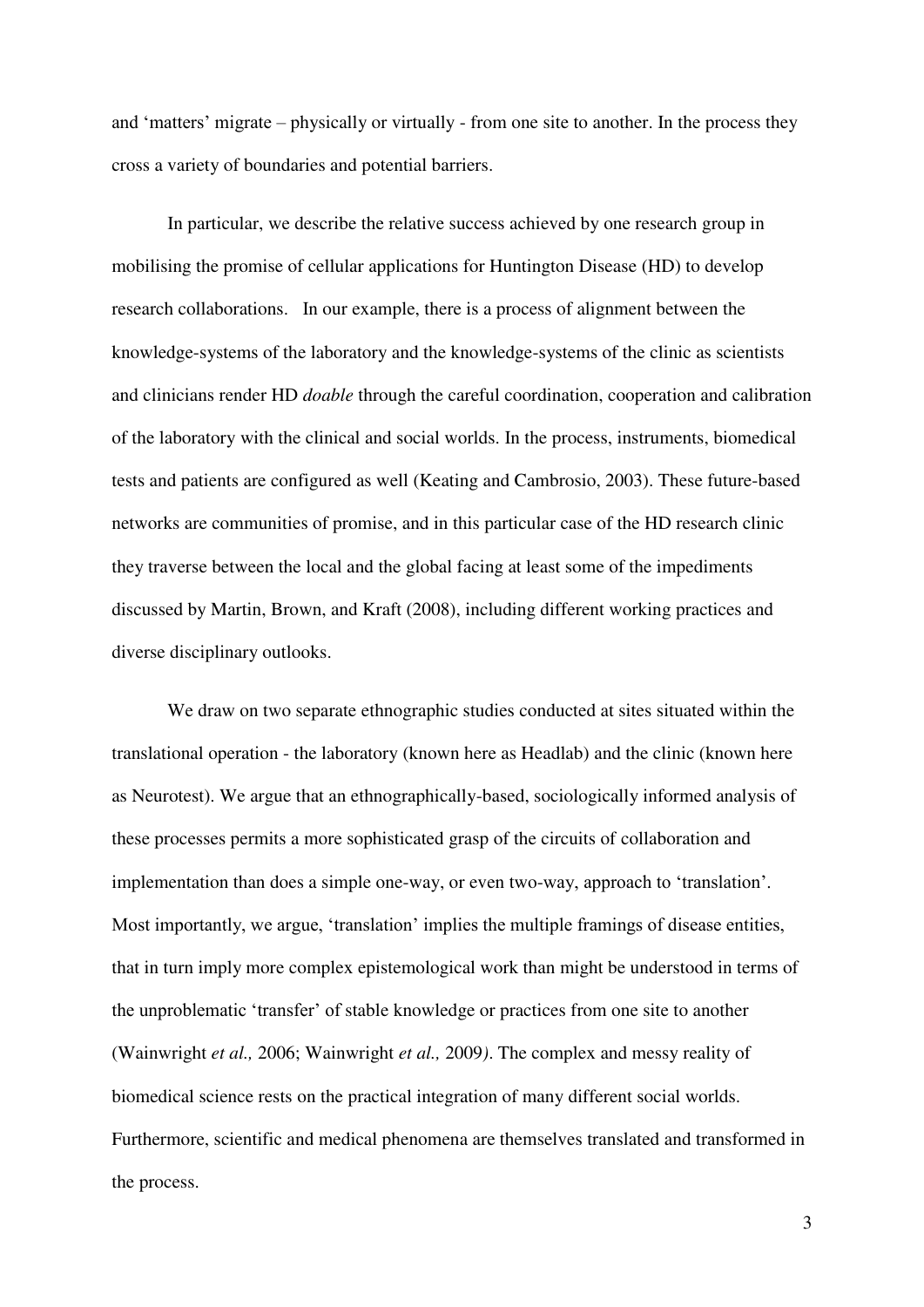Our research suggests that the concept of 'translation' often fails to capture the material flows and conceptual transformations that are involved in the complex relationships between fundamental and clinical research. In the case of HD, we identify three major forms of transformation. First, in order for HD to be rendered observable and measurable in the clinic, it has been *relocated*: it has been re-framed as a neurological condition, rather than as a genetic one. Consequently, clinical observations and measurements of behaviour and cognitive function can be conducted in the interests of clinical research. Such *relocation* implies a change in professional personnel, a shift in technologies of assessment, and a physical relocation from one clinical site to another within the hospital. Secondly, there has been a process of *realignment* in order to render congruent the laboratory model of HD and the manifestations of HD in the neurological clinic. Technologies of visibility (Lynch, 1990; Galison, 1997; Dumit, 2004) and processes of measurability (Keating and Cambrosio, 2003) aid such arrangement. Laboratory science is translated into a clinically applicable practice and clinical phenomena are translated into researchable laboratory topics. Thirdly, there is an imperative to *standardise* HD in the laboratory and clinic in the interests of globally distributed research collaboration. Translational research is dependent on the collaboration between scientists and clinicians, and standardisation enables multiple parties to work together across boundaries (Fujimura, 1992). Relocation, realignment and standardisation are thus among the cognitive and institutional strategies implicated in *the circuits of translation*.

# **Research Context**

Ethnographic fieldwork was conducted in the United Kingdom at two sites of work - the laboratory and the clinic - examining the translational operation. They both work on HD, they collaborate directly, and some key personnel work in both. The first, conducted by [Author 1], was a fifteen-month ethnography of Headlab; a cell laboratory conducting foetal tissue transplantation trials for HD. Twenty-five days of laboratory observation were conducted at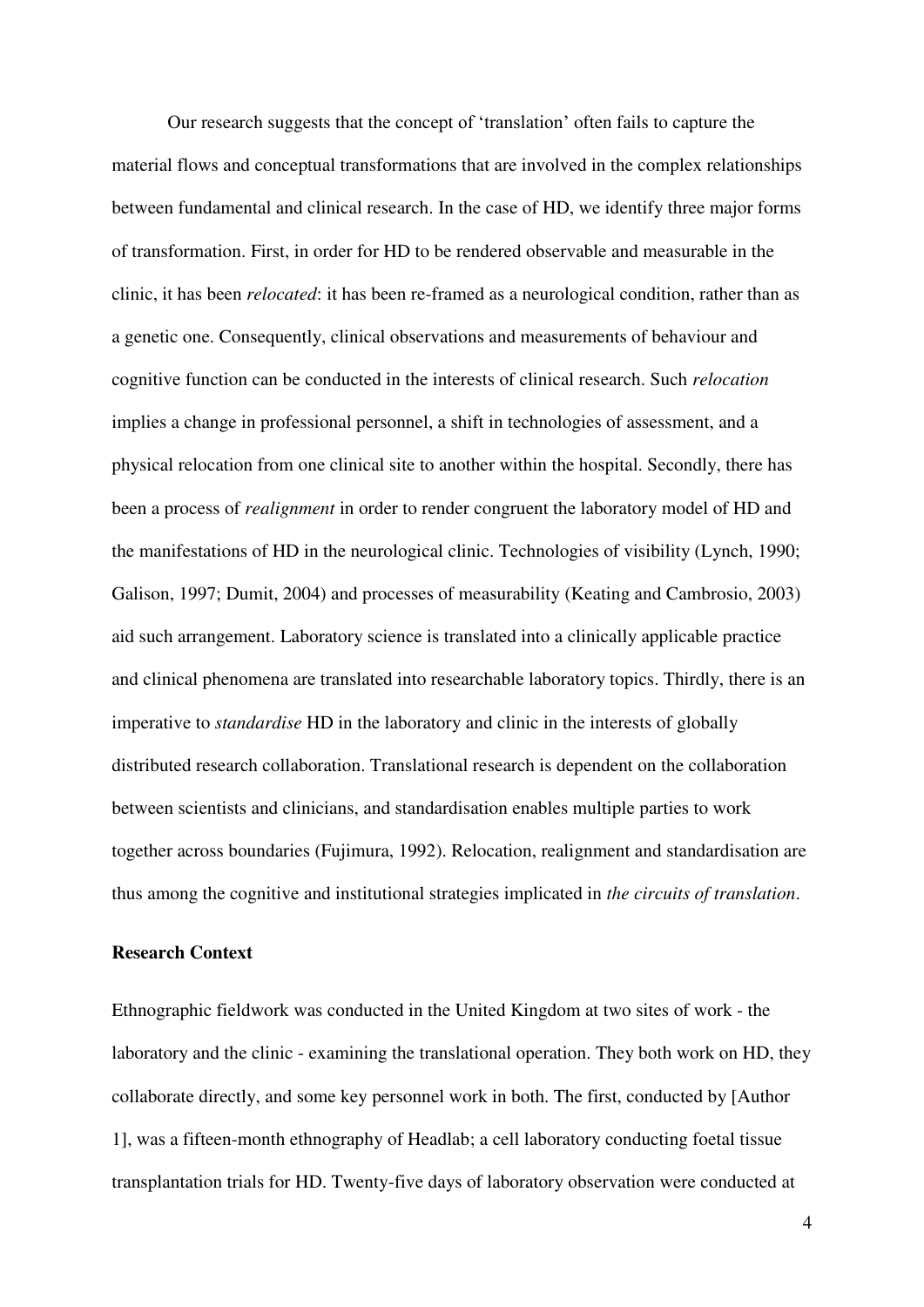both the cell laboratory and its animal house. Handwritten field notes were taken during observation days and typed up in the evenings. In addition, fifteen semi-structured interviews were conducted with laboratory researchers.

The second, conducted by [Author 2], was a 36-month ethnography of Neurotest; a disease management and research clinic for Huntington's Disease. **[**Author 2] followed a series of patients through their consultation with the director of Neurotest (Professor Craven), then on to any sessions with a psychiatrist, and into any research projects being carried out by psychologists, physiotherapists and research nurses. Ethnographic observations were made of waiting-room activity, clinical routines, neurological and cognitive testing, and patient consultations. These were in the form of observational field notes for each separate activity, including snippets of conversations, actions, expressions, and negotiations. Clinic observations were conducted over twenty-nine days. Ten semi-structured interviews were conducted with patients and carers, seven semi-structured interviews with experts, and a further twenty-seven informal conversations with patients and carers. Thematic analysis of the observations and interviews from both sites was carried out during and after fieldwork. All names of the research sites and people mentioned in the article are pseudonyms.

The ethnographies were analysed separately in the first instance. This paper derives from a subsequent exercise in synthesising findings and insights from a number of studies in this field (Lewis and Atkinson, 2011; Lewis *et al.*, 2013; Stephens, Lewis and Atkinson, 2013). Given this focus and given the different styles in which the authors wrote their field notes, our approach in this paper, following authors such as Rapp (2011), is not to present the field notes as separate freestanding pieces of data. But, rather to both describe and analyse the research sites in the body of the text (see Jackson, 1990 on field notes and head notes).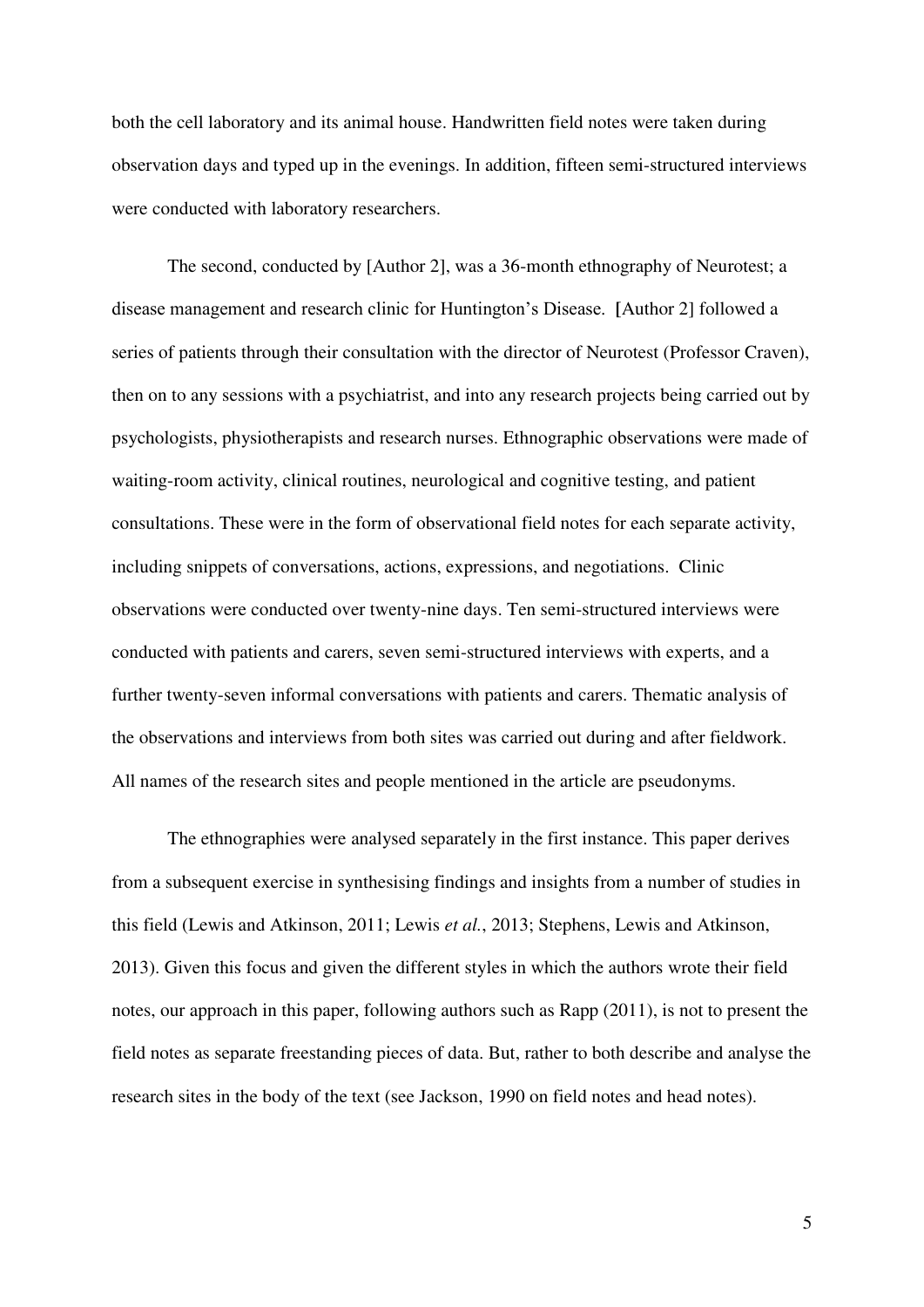Such syntheses seek to transcend the site-specific nature of the originating ethnographies, in order to trace and follow the biomedical phenomena across a number of sites of knowledge-production. Headlab and Neurotest are part of a global collaborative approach to researching HD. A collaborative approach to modern biomedicine is a trend that has been noted in earlier work when discussing stem cell science and its potential applications for diabetes (Wainwright *et al.* 2006). Indeed, at our empirical settings we see the realization of two levels of collaboration. In the first instance we are privy to a type of *local* translational collaboration. This institutional alliance is a clear intention to strengthen interactions between Headlab and Neurotest. The second involves collaboration on an *international* scale and the cooperation of multiple parties and agencies. We discuss both forms of collaboration as we follow the phenomena across various sites of work.

#### **Relocating Huntington's Disease**

Translation between the clinic and the laboratory has involved the *relocation* of the disease from one specialty to another. Conceptually speaking, 'the same' medical condition can be located in a number of different specialties, each one framing the disease in a different way (Mol, 2002). Consequently diseases can follow a trajectory of migration between specialties, and of redefinition or reclassification. Such processes have been described by Latimer (2013), who traces the migration of dysmorphology, and Keating and Cambrosio (2003) who examine the field of hematology, across time and biomedical specialties. HD is rendered visible and researchable in the clinic we describe, and consequently in its paired laboratory, by a process of *relocation* from genetics to neurology.

HD is an inherited disease of the brain (Harper, 1991). It is an incurable genetic condition in which symptoms typically develop between the ages of 35 and 50. Symptoms include chronic choreic movements, which are jerky and uncontrollable, and a gradual loss of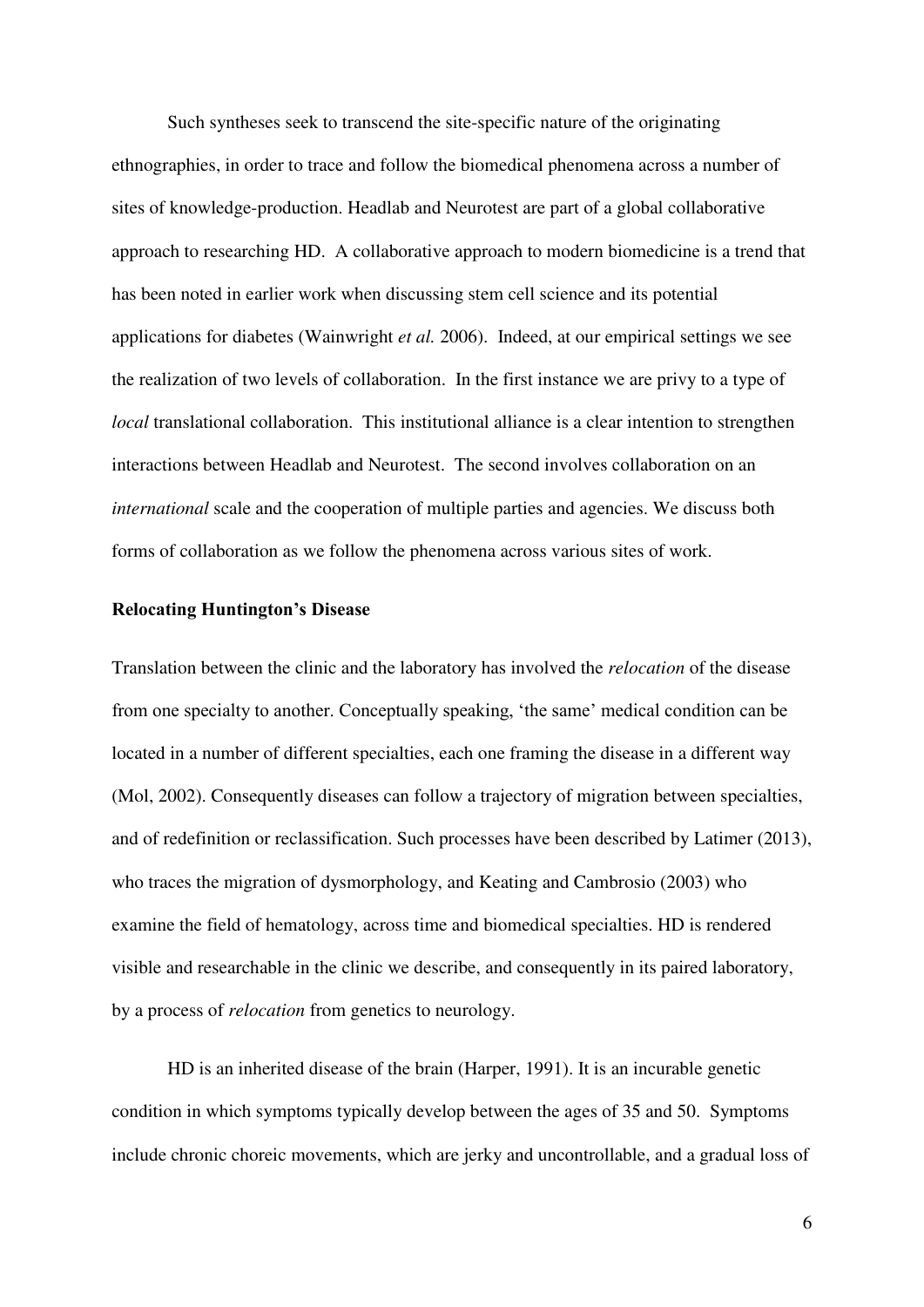insight and cognition that manifests as a dementia-type condition. Death occurs approximately 15 to 25 years after onset of symptoms (Roos *et al.*, 1993). The cause has been identified as a dominantly inherited gene on chromosome 4, with an unstable protein sequence (The Huntington's Disease Collaborative Research Group, 1993). The sequence (Cytosine, Adenine, Guanine) is known as a trinucleotide repeat. These CAG repetitions occur in everyone on chromosome 4, but in people who inherit the HD-type gene there are many more repetitions of CAG at this position. The disease pathology is the attaching of 'Huntingtin' proteins to neurons in the brain in an irreversible process. The build-up of protein attachments causes loss of cells and function in particular areas of the brain. Currently there is no effective treatment for HD, which is physically, psychologically and socially debilitating.

Despite the genetic component underpinning the disease, there has been a recent shift to understand the neurological basis of HD. The epistemological relocation of HD from genetics to neurology has been mirrored by the physical relocation and recasting of the clinic. The previous incarnation of Neurotest was a permanent base in the genetics department for management and palliative care. The general recollections of families prior to the current neurological research programme were that these were always routine clinic appointments, and that no treatment was available, but that they had a support network and a point of contact to make enquiries. In addition to the clinic there was also a home visit policy, which meant specialist genetic nurses and counsellors could meet the family outside the confines and formality of the clinic, and could examine the family and home situation. This form of additional social support for discussion and advice was considered a valuable service for the families involved, enhanced by other forms of support such as social services.

Whereas the previous clinic was permanently rooted, and centred on genetics, family members and local problems; today's clinic is mobile and transferable with an emphasis on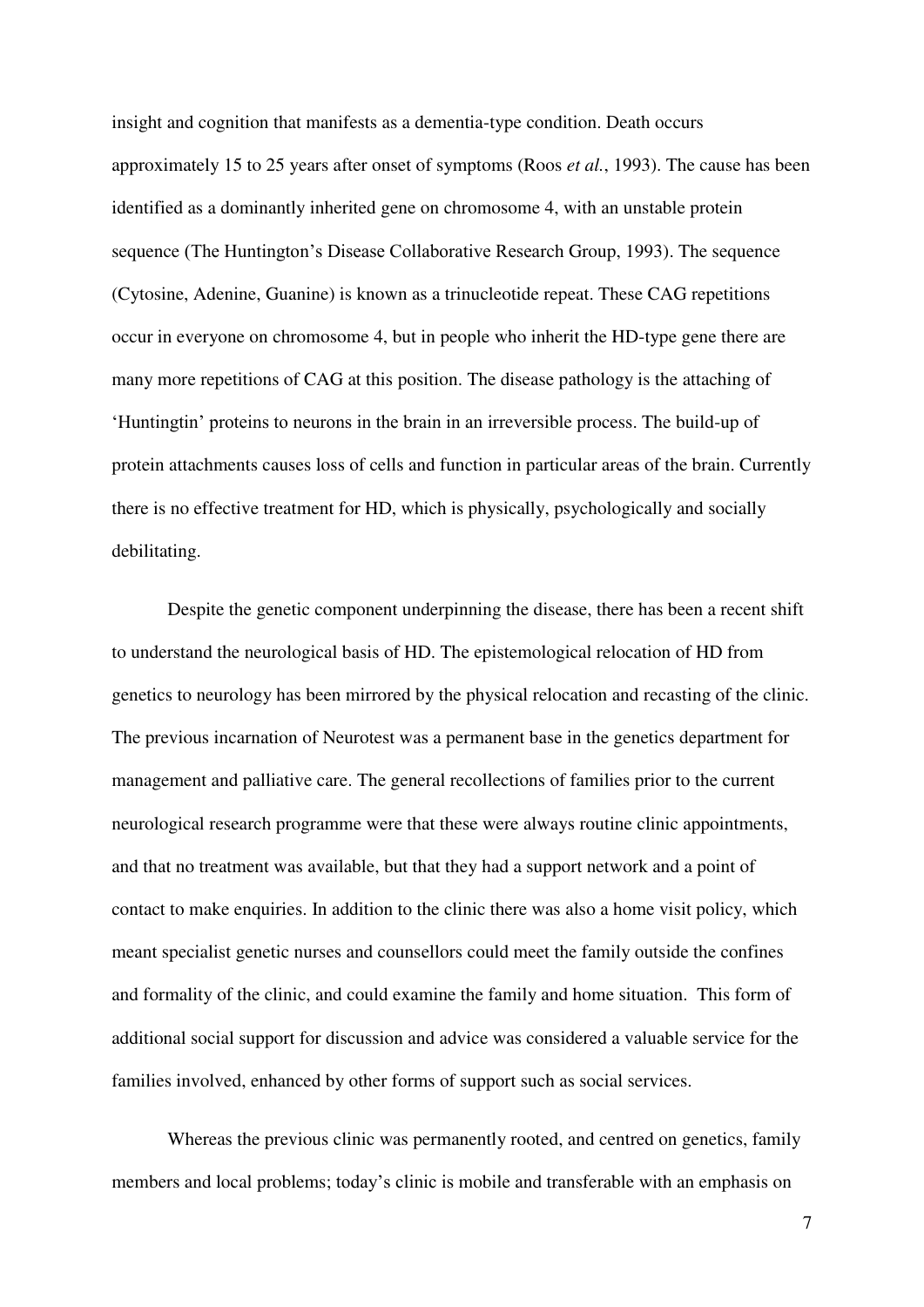data collection and redistribution on an international scale. Today, Neurotest is a *pop-up* – documentation and personnel are easily transported in and out of its interim location for one day a week, and researchers travel from various parts of the university to perform clinical rituals and routines. Like most outpatient clinics, it is a meeting site for various clinical and scientific actors as well as patients. However, unlike most outpatient clinics, despite being based at a hospital, it is no regular National Health Service (NHS) setting. Although maintained to a hospital grade standard, the *pop-*up is situated in a research centre. This means that there is no permanent scrimmage for appointments and no constant churning over of patients. The clinic is, in contrast to most outpatients, quiet and spacious with a conspicuous lack of hospital trolleys and other NHS paraphernalia. At the end of day, the consultation room, the equipment and research paperwork are packed up and stored away until being laid out again in the next clinic. Contrast this picture of a portable, sterile (by this we do not just mean hygienic, but also barren) space that can *pop-up* anywhere at any time with the impressions of patients who consider the clinic to be a fixed abode existing all week around. For one day a week the perception of an anchored site provides a *moment of repose* in an otherwise shifting landscape where matter and matters – such as data, equipment and personnel - move from site to site being *relocated* in the process. To this end, today's, Neurotest acts as a gateway to biomedical research as well as a place of clinical monitoring as the line between research and clinical management is muddied. The clinic is defined as a management clinic where patients can ask to be involved in research. This has meant that some patients have been referred to the clinic specifically because they know it is active in research. However, as part of its management role, patients partake in, among other things; psychological and cognitive testing where standardised data is collected (and then distributed).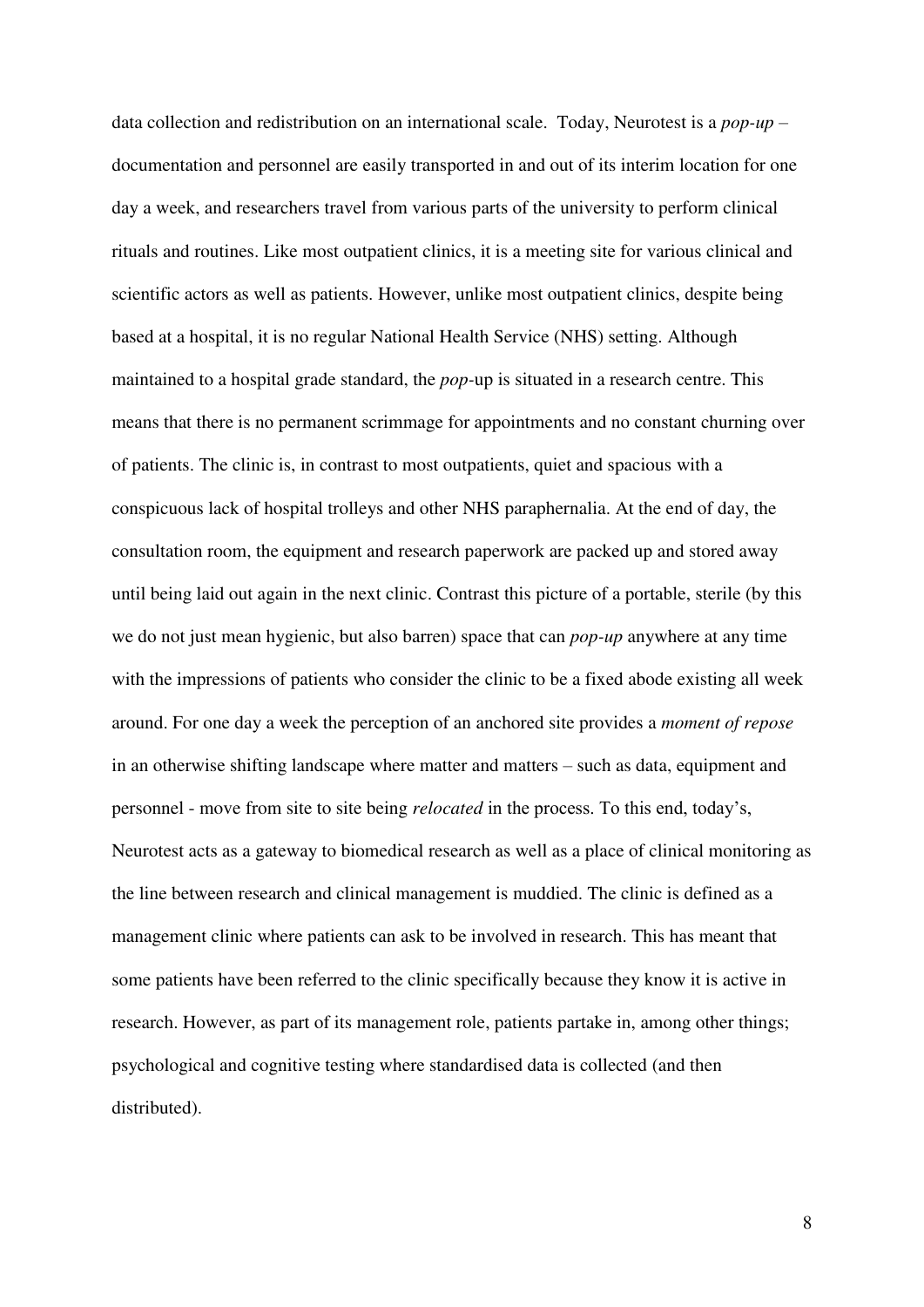The epistemological relocation of HD as a set of neurological signs and symptoms has therefore seen a transformation in the function of Neurotest, both for those working there and for the patients that attend the clinic. Viewed in this manner, interest in the disease is less about its genetic causation, and less about the personality of the patient or departure from normal life, and more about what happens in the patient's brain. Drug developments that focus on brain functions, and the potential renewal of brain cells via technologies such as stem-cell or foetal tissue implantation, have relocated HD from the backwaters of genetic incurable disease, to the forefront of a new biotechnology based on research on brainfunction. This has an effect on the general thoughts surrounding HD within families at risk or those affected – it is regarded less as a social and family problem and more as a biological condition. In turn, this facilitates understanding of the effects on different parts of the brain in different patients, allowing the individual patient to be better understood in terms of their specific difficulties. Patients at Neurotest are inquisitive about developments in stem cells and are aware of the research at Headlab (Neurotest's paired laboratory) and some of the clinical trials conducted by the laboratory's collaborators in France. *Relocation* of the disease to the forefront of neuroscience therefore stimulates interest in scientific developments enabling laboratory products such as stem cells to travel – whether discursively or physically - between the laboratory and the clinic. Such bio-objects (Vermeulen, Tamminen and Webster, 2012) are the material reification of communication, functioning as boundary objects that connect different worlds (Star and Griesemer, 1989).

Due to the paucity of any therapeutic alternatives for HD via medication, stem cells are capturing the imagination of Neurotest patients. That patients *have* heard of developments in stem cell research at Headlab, even though *no* trials were currently being conducted, consolidates a 'community of promise' (Martin, Brown and Kraft, 2008). This community helps foster relations between the laboratory where trials are expected to be conducted (Lewis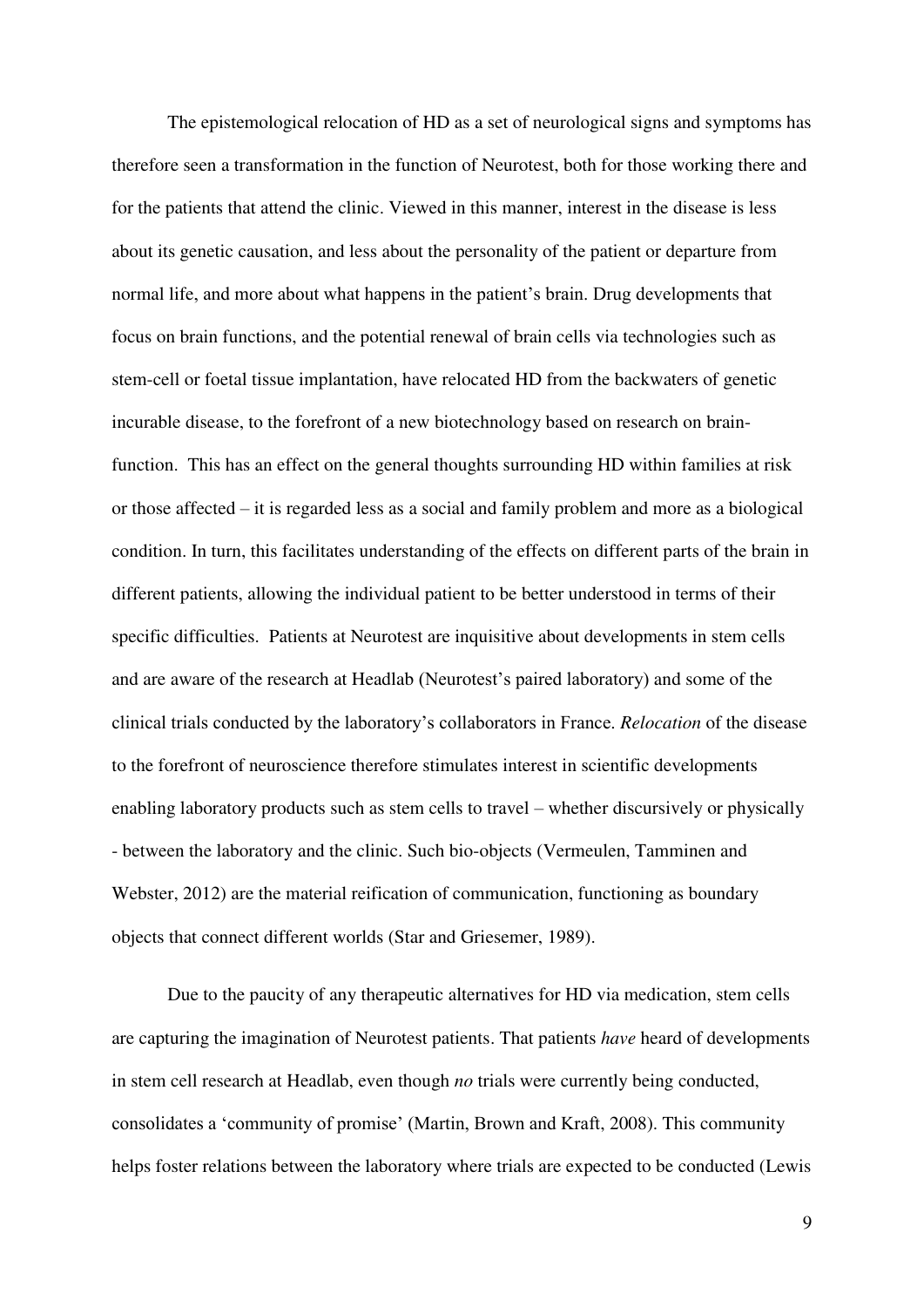and Atkinson, 2011; Stephens, Lewis and Atkinson, 2013) and the clinic. Patients and families who attend today's Neurotest therefore obtain tangible benefits in terms of time to discuss the disease, disease comprehension, and a sense of partnership with scientists and clinicians. Relocating the disorder from genetics into neuroscience has therefore also provided the opportunity for patients and patient groups to become a more active group in the biomedical process (Novas and Rose, 2000; van den Hoonard, 2009).

#### **The Collection, Standardisation and Distribution of Huntington's Disease**

The relocation of the condition from genetics to neurology created the opportunity to intensively study the behavioural and cognitive trajectory of the condition in individuals and record the results. The course of increasing impairment could be traced and measured through standardised neurological assessments. This was, in turn, grounded in a global process of standardisation, through a major research collaboration. A global effort to address HD is pursued by mobilising the combined efforts of scientists and clinicians in an international project. The Huntington Project began in the USA, and encompasses most of Europe, parts of Asia, and extends into South America (Huntington's Study Group, 2010). This type of largescale multi-national collaboration involves the recruitment of large numbers of patients as participants in a longitudinal study on several heterogeneous projects and online research discussions. It also enrols different types of clinicians, biomedical scientists and health workers, working together in different laboratories, clinics and countries. The data collected from these projects is brought together in an integrated approach, stored in databases, and made available for future HD researchers. Indeed, databases have become central instruments of scientific work and their development and maintenance is integral to the success of ongoing research (Hine, 2006; Millerand and Bowker, 2009). In particular, the European Huntington Disease Network (EHDN) is taking part in Registry, a large multinational study that is 'dedicated to finding treatments that make a difference for HD' **(**EHDN, 2010**)**. In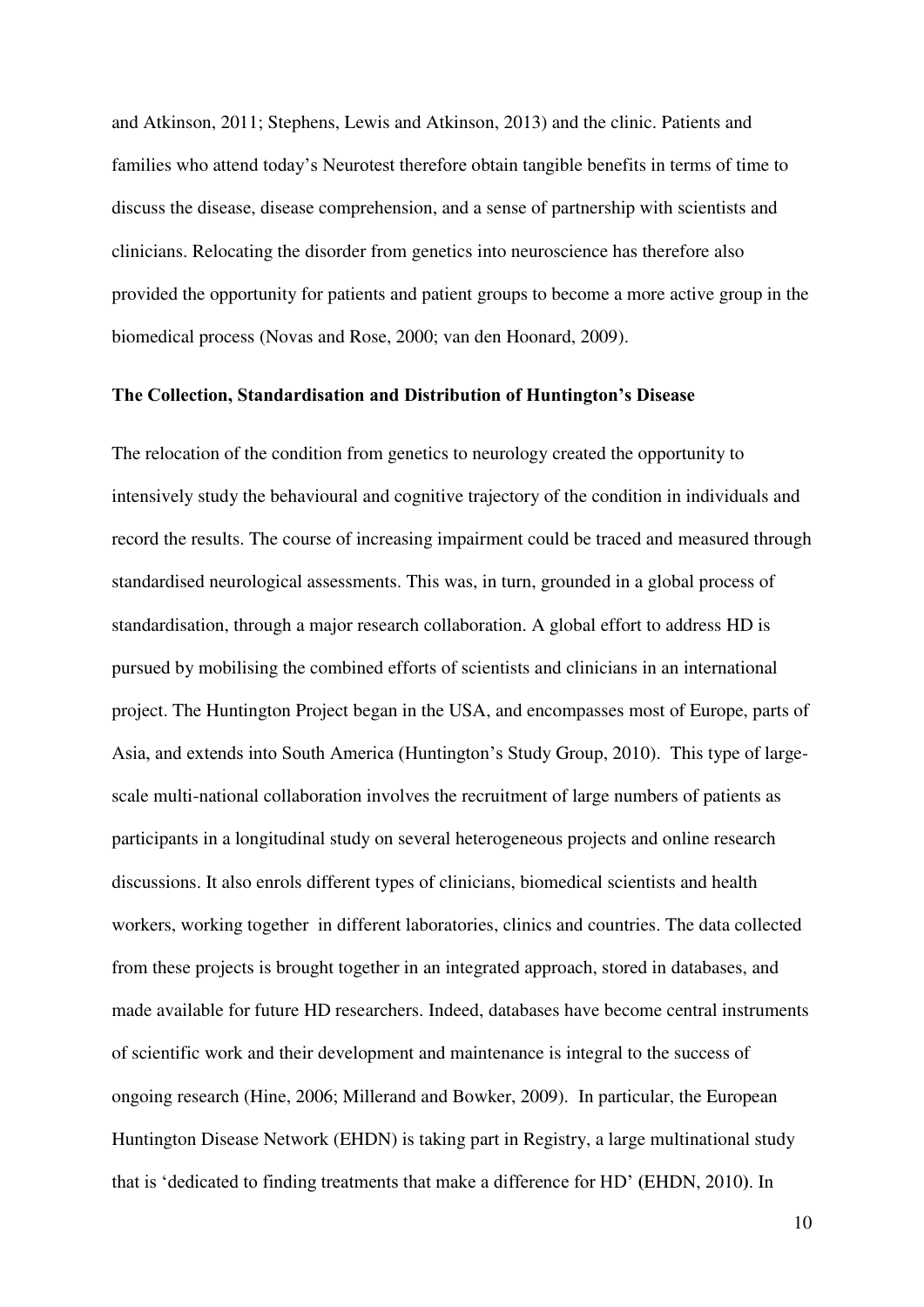practice, this means that routine data collected and anonymised from HD patients at neurological clinics throughout the UK such as Neurotest is collated together with the same data from HD patients all over Europe, and then fed into a mass storage system to be retrieved by researchers all over the world. The collaborations and the practices of research are therefore both global and circular: the data collected is linked, accessible (both now and in the future), and all patients are contactable and re-contactable. Such distributions form part of *the circuits of translation.* To borrow words from Keating and Cambrosio (2003) "unlike laboratory research, research at this level concerns less the production of local and unprecedented "epistemic things" than the constitution and circulation of protocols, instruments and substances between laboratories and the establishment of conventions that allow them to be used in the generation of biomedical facts" (p3).

Clinical and cognitive HD tests carried out in participating clinics continue to be refined and standardised across the globe so that the resulting datasets can be shared and compared between laboratories. Data of this kind are heavily focussed on recording the actions of patients, linking the growing knowledge of brain-function to the observation of its embodied performance (Dumit, 2004; Rapp, 2011). This surveillance has resulted in a battery of testing procedures, through which HD patients are enrolled in the research process. As Petryna (2009) has demonstrated, the global dispersion of biomedical research places a premium on the reliability and standardisation of clinical trials. Local interventions must always be translated into global data. This results in a further process of *relocation* – from patients to records and then on to shared-databases that form the basis of major research syntheses. Data such as this are mobile and can travel across various physical and virtual borders. In other words, the re-classification of HD as a neurological topic, for research purposes, is shaped by the demands for data that can be gathered and pooled on a transnational basis.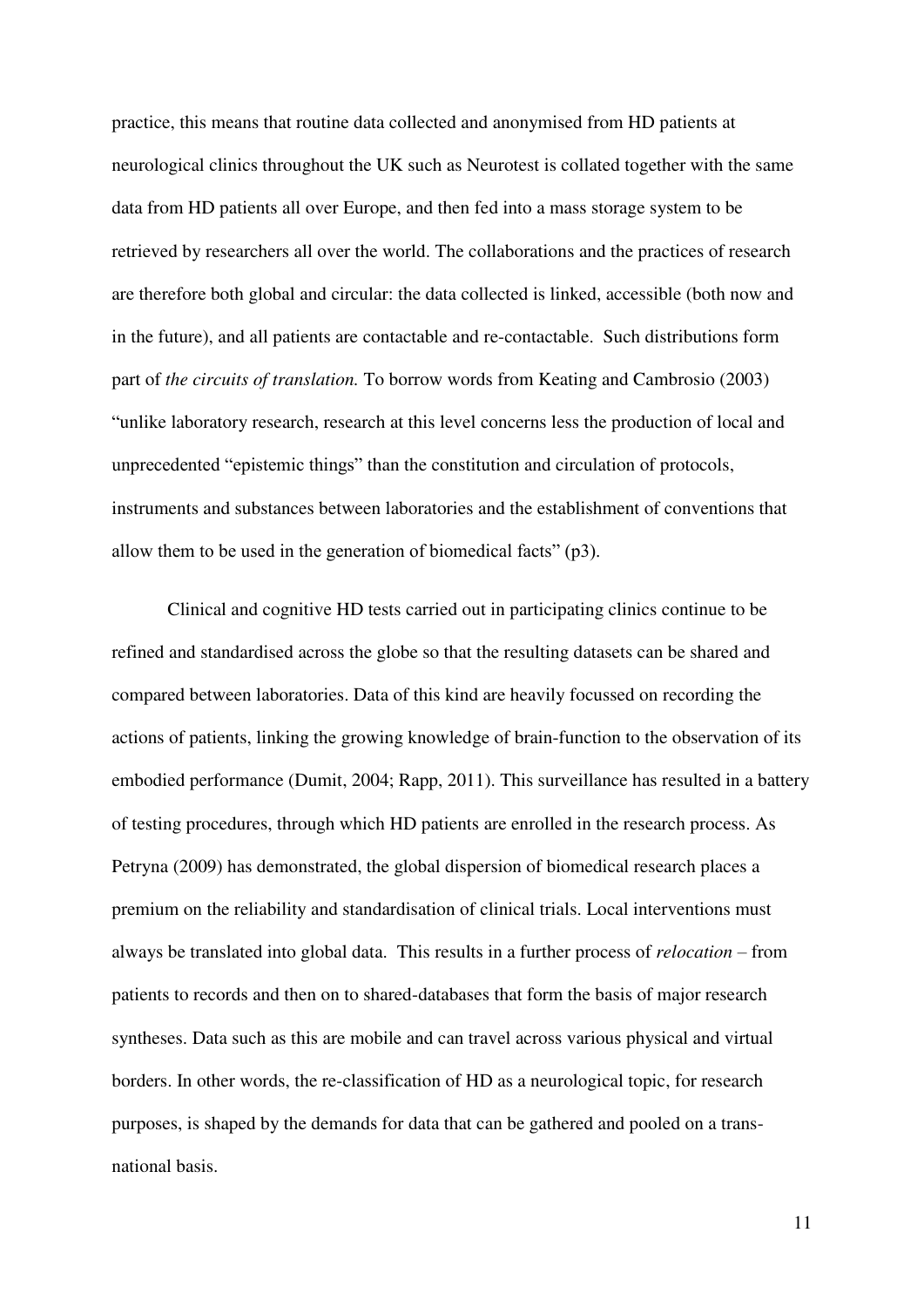Standardisation results in documentary records that can migrate between one research centre and another, and measurements that can be pooled. Documents have a way of traversing boundaries and aligning practices, whilst the standards themselves are vehicles that help transport scientific fields from one domain to another (Eriksson and Webster, 2008). The expectation is that using a single, uniformed file, research groups around the globe can create an agreed ideal-type of HD making it easier to share research findings, obtain large samples of suitable patients and push the boundaries of the research faster without recourse to local protocols and ethical procedures. For example, the normal informed consent procedure would usually apply to just one particular study. However, the ongoing informed consent procedure for Registry allows patients to be re-contacted for other drug or treatment trials as and when they are available. This prevents lengthy delays in attempting to find a 'suitable patient population' since patients have already been identified. It also means researchers do not need to apply for new protocol approvals before contacting these patients. Indeed, this feature of recontactability is part of the 'community of promise', which has spiked the curiosity of the HD patients and families.

All of this travelling – the transportation of standardised data, documents and procedures – can be performed whilst scientists, clinicians and, importantly, patients remain firmly rooted in their own locale. Standards and regulation therefore play a fundamental role in stabilising a field, bringing momentary clarity to an often shifting landscape. In this process, patients become calibrated, displaying key features of HD as manifested in the standardised research protocols and measurement instruments. As a consequence, it is not merely the biomedical science that is translated *into* patients: patients are themselves translated into ideal-typical displays of neurological impairment.

# **Calibrating the Laboratory and Clinic**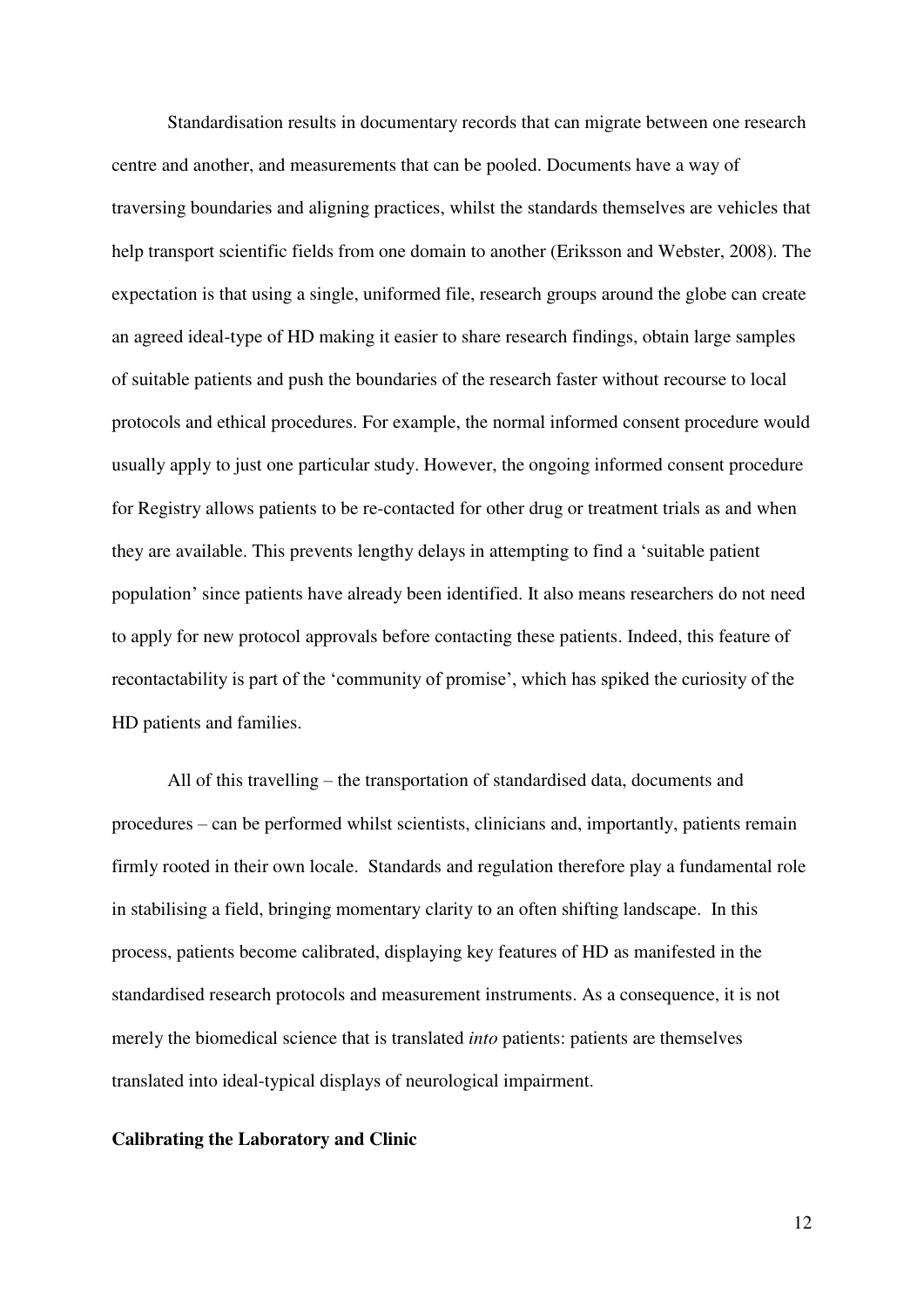The processes of re-framing and re-locating are by no means one way. There is no single passage of ideas, materials or treatments from the laboratory to the clinic as the metaphor of *bench to bedside* would suggest. Rather, both the clinic and the laboratory need to be *realigned*. We have already discussed the way in which 'the clinic' is itself formulated as a site of research, and to that end the condition itself is re-framed in terms of neurological testing. Moreover, HD itself must be relocated *back* into the laboratory in order to render clinically observed signs and symptoms into researchable laboratory phenomena. In a process of *relocation* that parallels the clinical re-framing of HD, the disease is translated into a series of 'doable' phenomena (Fujimura, 1987). The neurological signs and symptoms are therefore reformulated into behavioural traits that can be observed and measured in laboratory models (mice and rats).

 We have described the process of modelling in more detail elsewhere (Lewis *et al.*  2013). Here we stress the significance of such modelling within *the circuits of translation*. There is a reflexive relationship between the laboratory and the clinic. The clinic frames the disease in ways that are susceptible to observation and measurement. The laboratory models the observable behaviours, and in turn provides a model *of* the disease that feeds directly back into clinical observations and interpretations. The disease entity (HD) is thus resolved into a number of different behaviours (such as gait or manifestations of memory) that can be induced and observed in laboratory animals. Knock-out mice or mice that have been given lesions can be induced to behave in a way that mirrors the observable behaviours of patients with HD; while laboratory rats, similarly treated, can be used to study more complex behavioural traits.

If HD is to be studied in the laboratory, embodied in animal models, then there is a fundamental act of translation to be performed. HD has to be re-framed in terms of one or more animal models. The translation of the disease from human patients into laboratory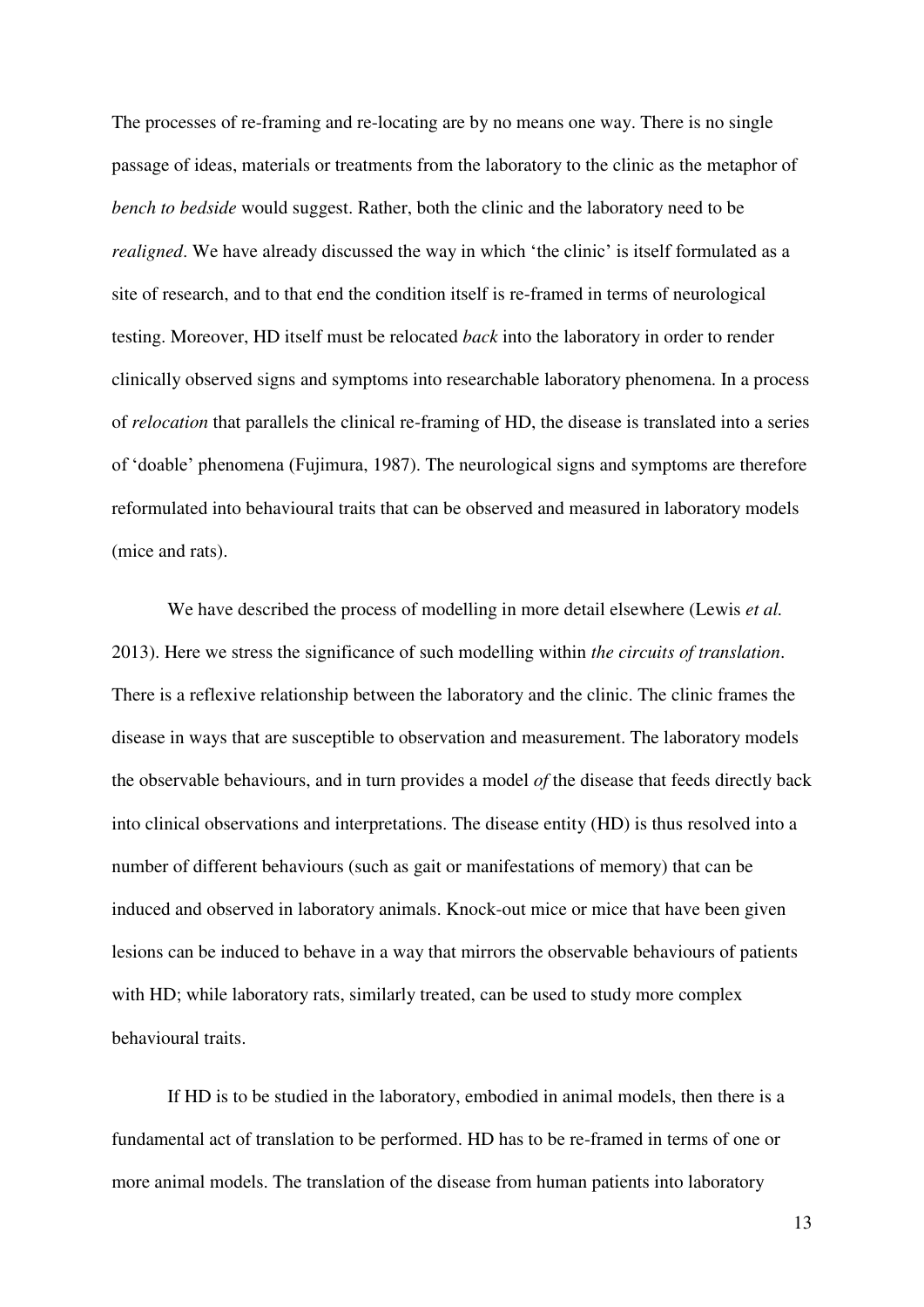animals is, of course, one of the most significant of the multiple relocations and translocations that are required in order to make HD itself tractable. While it is conventional to discuss these issues in terms of animal 'models', this can readily gloss over the complex interpretative and judgmental processes whereby biomedical scientists have to decide collectively and locally what 'counts' as an adequate representation of HD in the laboratory animal. Consequently, the translation process calls for a series of equivalences to be established; both metaphoric and metonymic (see Lewis *et al.* 2013).

 Laboratory models need to be established with sufficient fidelity to the human condition as to permit experimental interventions to assess the possible efficacy of cellular implants into human patients with HD. Headlab had previous success with animal models that suggested transplanting cellular material into the brains of HD patients could have positive therapeutic effects. Based on the success of these experimental studies, the group planned to transplant embryonic striatal cell grafts collected from donated aborted foetuses into HD patients. The clinical trials were part of wider European research collaborations. Headlab hoped to assess the effectiveness of the trial by conducting transplant procedures with 10 patients and then assessing them for a further two years. The team had demonstrated some success with this approach in earlier years, but had been forced to suspend that work when regulatory directives required that laboratories be up-graded to clinical Good Manufacturing Practice standard (Lewis and Atkinson, 2011; Stephens, Lewis and Atkinson, 2013). Having up-graded the laboratory facility, they were at the time of the fieldwork in a position to resume the work of translating laboratory experiments into preliminary trials on HD patients. The relationship between Headlab and Neurotest is vital for the success of such a venture. The implantation of cells into human patients will once more relocate the experimental intervention from the laboratory to the clinic and from the model to the human patient. There is thus a dialectical relationship of modelling and calibration that shuttles back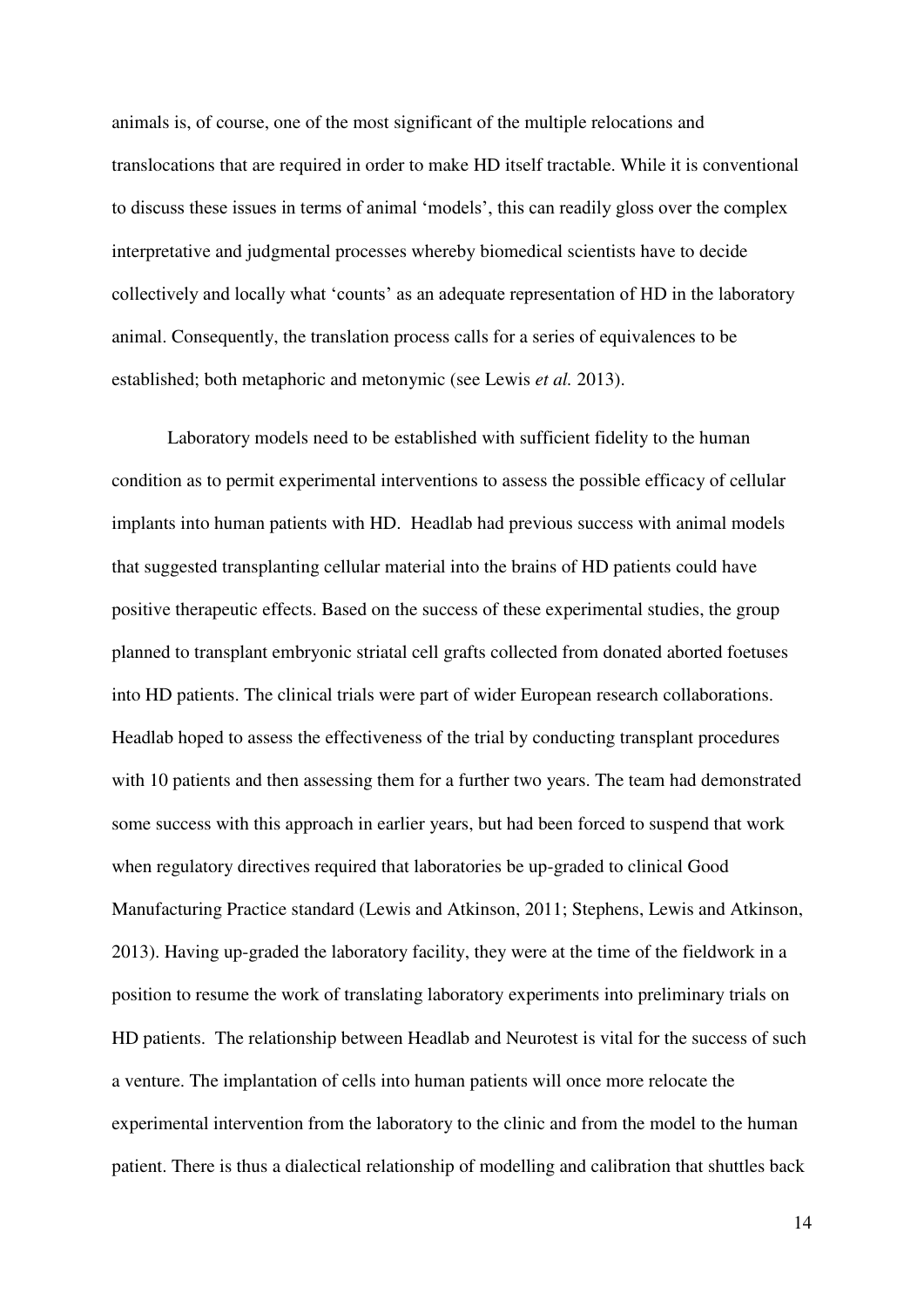and forth between laboratory modelling and clinical observation and measurement, which even extends to the type of care afforded to the animals and patients (see Friese, 2013). Just as the laboratory models the disease, so patients in turn are fashioned into models of neurological presentations. This process of *realignment* renders congruent the laboratory model of HD in the neurological clinic and helps secure coherence for the classification of HD as neurological.

As discussed, patients and carers of Neurotest had a very sketchy idea of the term 'research', often describing their visit to the clinic as 'just a check up', or 'a chat to see how things are progressing'. The movement, psychological and cognitive tests were all perceived as ways to monitor the disease, and ways of calculating the health of the patient, rather than any specific investigative research exercise aimed at standardising cognitive tests and shaping HD categories. There is, and has been, an intimate dialectic between research and the clinic. Historically, this has been reflected in what has been described as the implicit 'contract' between the patient population and senior medical practitioners (Fox, 1959; Löwy 1996). The former receive treatment in the major teaching hospitals while the latter use them as 'clinical material' on which to base their clinical careers, experience and research. The original form of this relationship was based on the translation of *treatment* in one direction in return for greater *knowledge* of human ailments in the other: in return for medical care, clinicians gathered in-depth, local knowledge of the body. Here, we see a contemporary version of this intimate relationship, based in part on a renewed version of that tacit contract. In return for routine monitoring, clinicians and researchers at Neurotest are gathering in-depth, local knowledge of the body on a global scale. Similar to previous arrangements within medical history, there is a form of exchange within the translational process: this time it is the potential for clinical research and 'check ups' in exchange for standardised medical and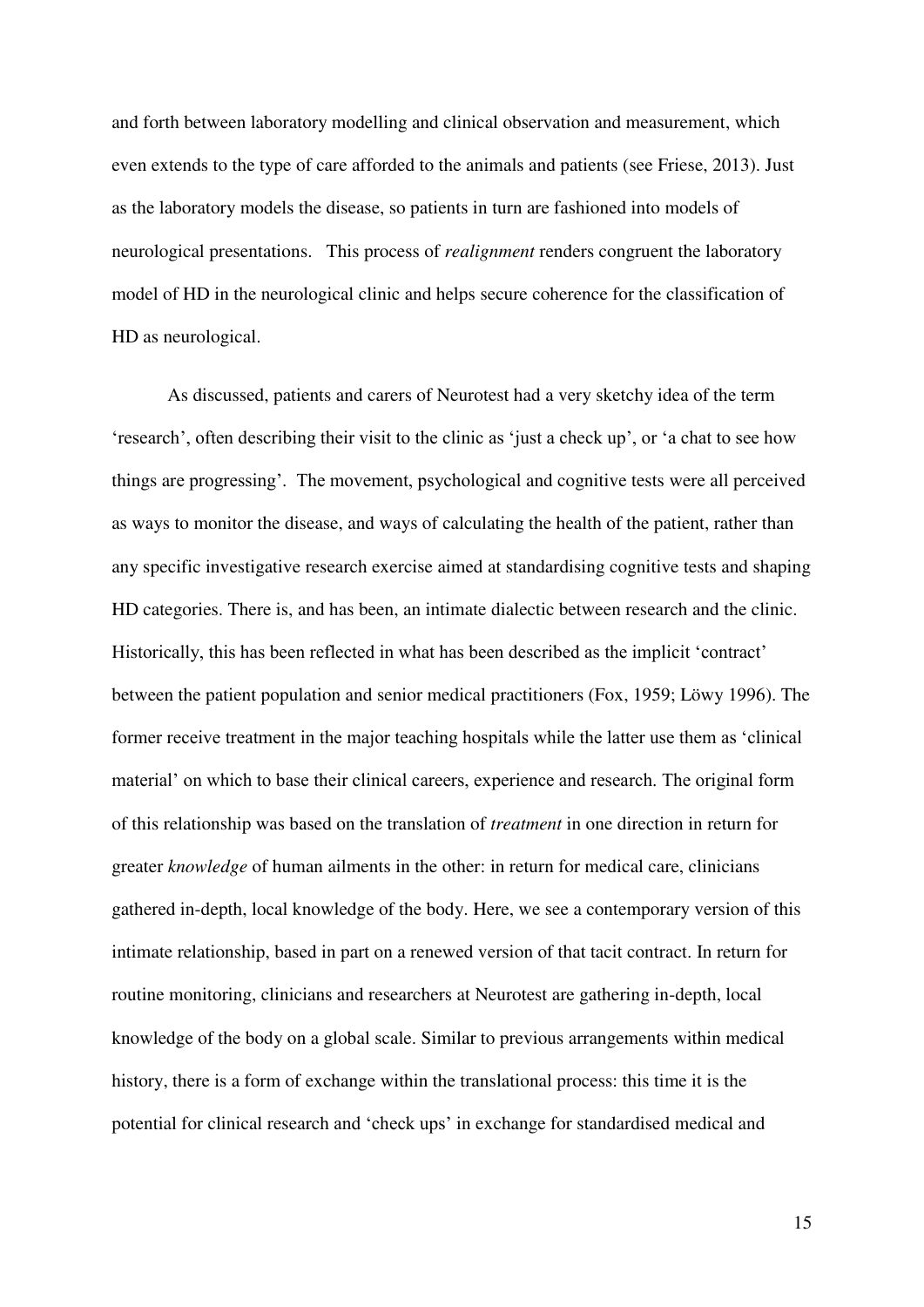biomedical knowledge of the patient.<sup>1</sup> The knowledge gleaned from HD patients is circulated back to the laboratory and forms part of the laboratory models of HD. Calibration between the laboratory and the clinic is therefore an institutional strategy implicated in the *circuits of*  translation. We return to this is the next section.

#### **The Realignment of the Lab and the Clinic: the importance of boundary personnel**

Translation, in its various forms, implies border-crossings and the transcending of boundaries. Such boundaries can be soft or hard, visible or invisible, rigid or elastic. Boundaries, whether physical – as in the walls of a laboratory or clinic – or social and epistemological – as between disciplinary fields and territories - frame and legitimate the activities conducted within them. Translation is often accomplished in terms of the movement of objects, ideas and instruments across such terrains. Boundaries are crossed, bio-objects such as animal models (Vermeulen, Tamminen and Webster, 2012; Lewis *et al.*, 2013), stem cells, standards and experiments travel (Petryna, 2009). But, the vectors for such movement and boundary-work also include personnel, who may move organizationally between the clinic and the laboratory.

 As illustrated, the processes of translation are not based simply on local collaborations, or the physical proximity of laboratory and clinic, but such arrangements *do*  facilitate the practical conduct of research and the everyday work of clinician-scientists. Headlab and Neurotest are based in the same city and some of the patients selected for Headlab's foetal tissue transplant trial will likely be filtered from those who attend Neurotest. The positioning of a Clinical Professor (Professor Craven) who is able to navigate both sites is critical here. Building an infrastructure where the two institutions draw from one another

-

<sup>&</sup>lt;sup>1</sup> On a broader front, of course, this historical relationship finds its modern counterpart in the more explicit form of contract enshrined in the processes of informed consent and enrolment into clinical trials.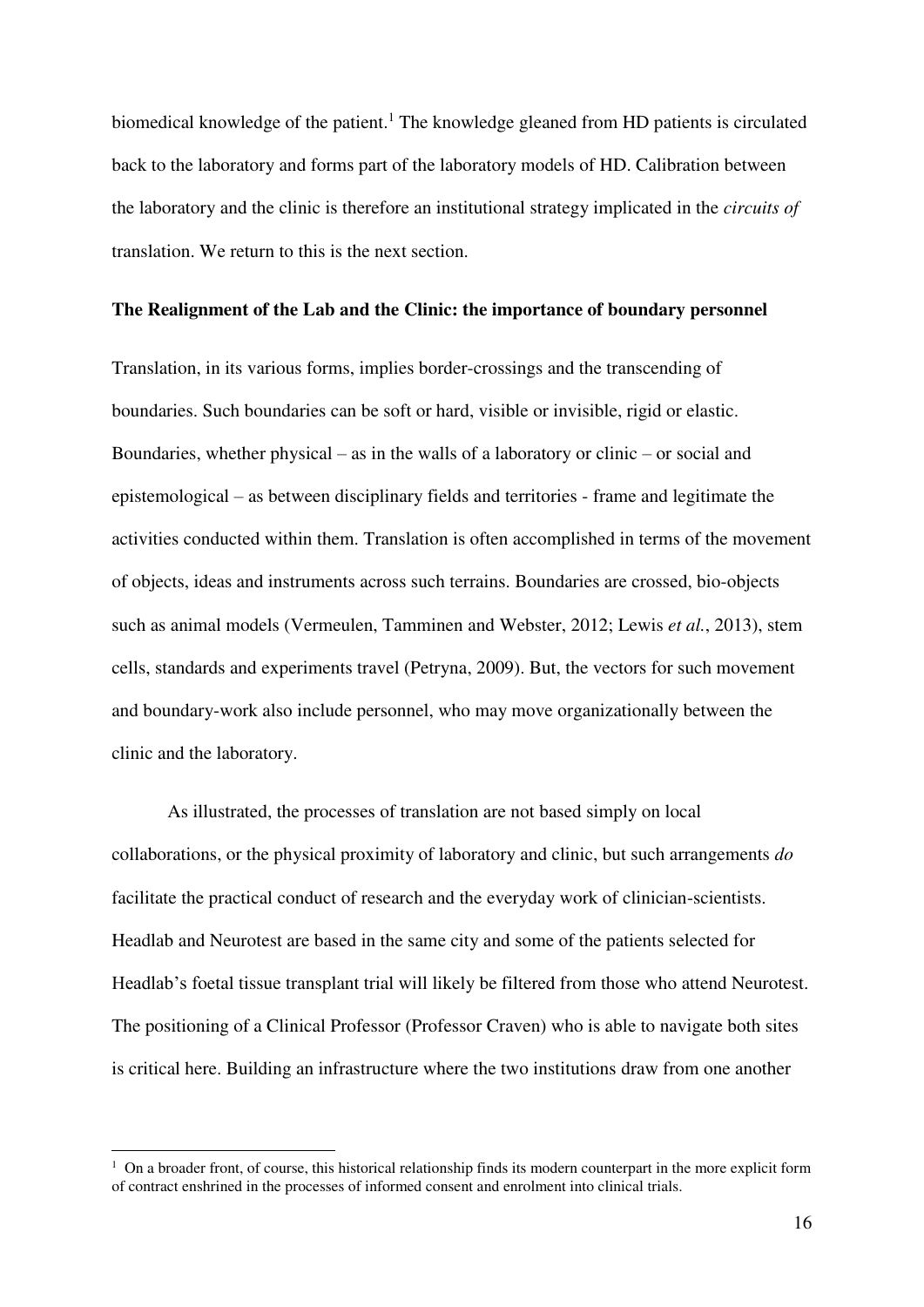and where boundary people can work from varying points of the translational operation creates an environment that promotes smooth translational and reverse translational research. This multidisciplinary approach to treating a disease may determine the success of transplantation and therefore researchers from both sites require a broader perspective than that which they study. The make-up of the Headlab group thus has a mixture of disciplinary hinterlands, comprised of a lattice of behavioural scientists, psychologists, cellular scientists and clinicians. According to Rapp (2011) 'under new interdisciplinary umbrellas, the migration of researchers and their shared topics, tools, grants, and regulatory ethos, becomes a practical possibility' (p673). Indeed, the Clinical Professor epitomises the notion of multiple identities and interdisciplinary research (see Calvert, 2012; Lewis and Bartlett, 2013 on individual interdisciplinarity). Professor Craven combines clinical duties at Neurotest with her laboratory research at Headlab, including physical attendance at both sites. She identifies herself as both a clinician and a neurologist interested in neurodegeneration. Working as a clinician-scientist for 20 years, her interests extend to both developments in cell replacement therapy in the laboratory and the manifestations of HD in patients in the clinic. This has resulted in her travelling between her clinical duties at Neurotest and her laboratory research at Headlab.

According to Horig, Marincola and Marincola (2005) 'dual-trained physicianscientists are too few if for no other reason than the years required to fully train in both medicine and research' (p707). They highlight the lack of such boundary people as a barrier to translational success. However, the clinician-scientist is a central actor in the translational work of contemporary biomedicine (Wilson-Kovacs and Hauskeller, 2012). Therefore Professor Craven is in a rather unusual but fundamental position as someone who has the skills to work comfortably at the bench and in the clinic. Over the years she has worked simultaneously with sets of ideas from both clinical practices with patients and from cellular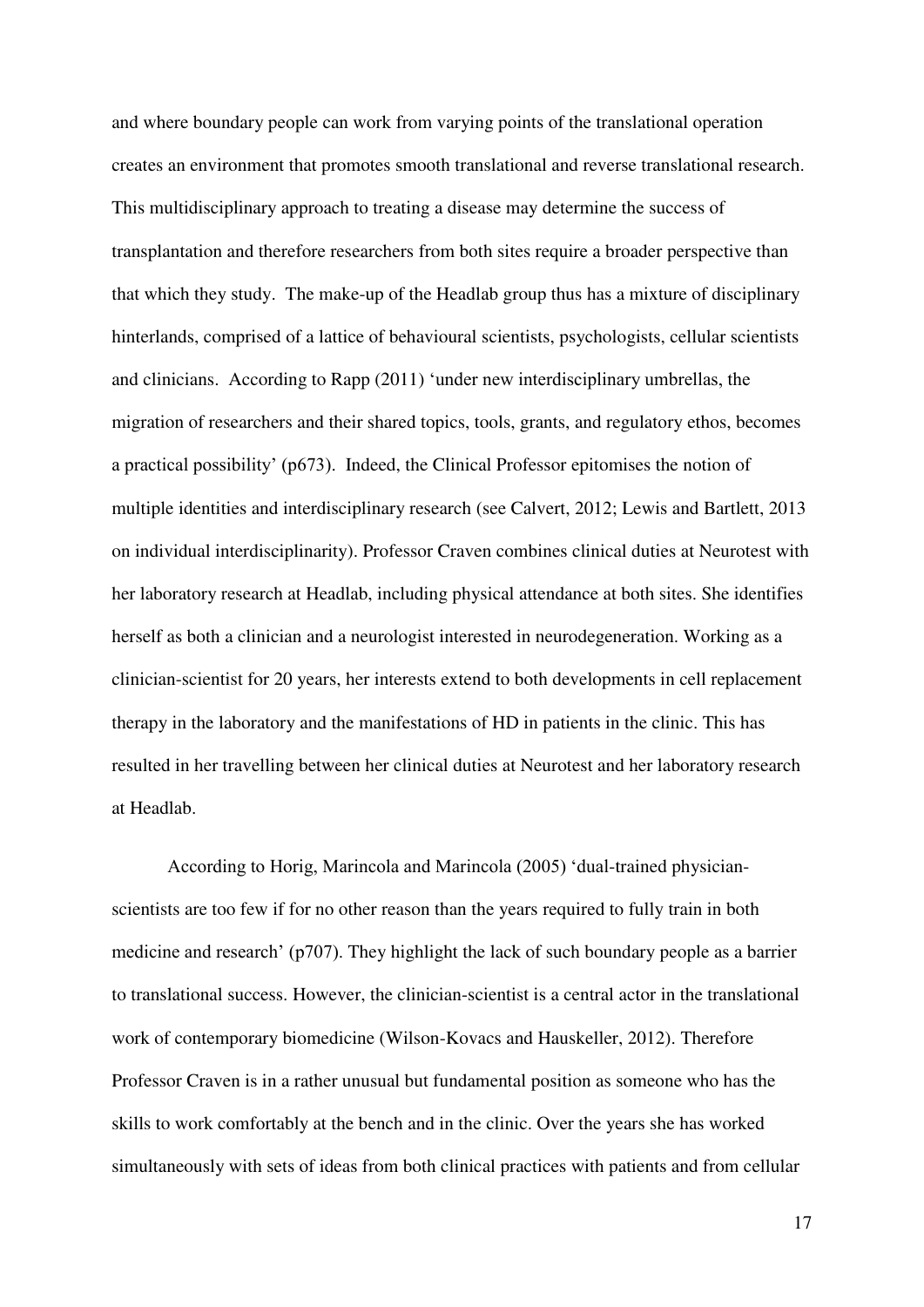work in the scientific laboratory. Llewellyn (2001) uses the metaphor of the two-way window to describe a similar relationship that clinical medical directors have with clinical practice on the one hand and management on the other. As the clinical neurologist Professor Craven has the knowledge to align work conducted in the laboratory with work done in the clinic. The close ties between the two settings further enable Professor Craven to push the translational agenda.

 The intimate relationship between Headlab and Neurotest is fundamental to the success of translational research. As an example of how the laboratory is calibrated, basic research into animals measuring behavioural deficits of HD travels from Headlab to Neurotest, and findings showing that the cells they are looking at have a positive functional effect in good models are used to generate greater knowledge of the human disease. This is the traditional translational research model: the movement of basic research from the laboratory *bench* to the clinical *bedside*. Working together the two sites serve as discovery devices, pioneering medical practices by translating knowledge crafted in the laboratory into real-world practices in the clinic (Zerhouni, 2007). This is achieved on the back of a close working relationship between the two co-directors of the sites and the transfer of knowledge – through personnel, standards and objects - between the laboratory and the clinic.

 However, the two groups also perform what is traditionally called reverse translation too. Headlab attempt to model the knowledge gleaned from the clinic on very early cognitive behavioural changes (often determined from clinical 'management' tests) into laboratory animals, before attempting to develop parallel tests on the animals back into patients. This illustrates how both the laboratory and the clinic require *realignment* as knowledge, materials and personnel flow in both directions between the two settings. In the same way that the disease is translated from the lab in to the human patient, so the disease is translated from the human patient to the laboratory (see Lewis *et al.*, 2013). The disease therefore goes through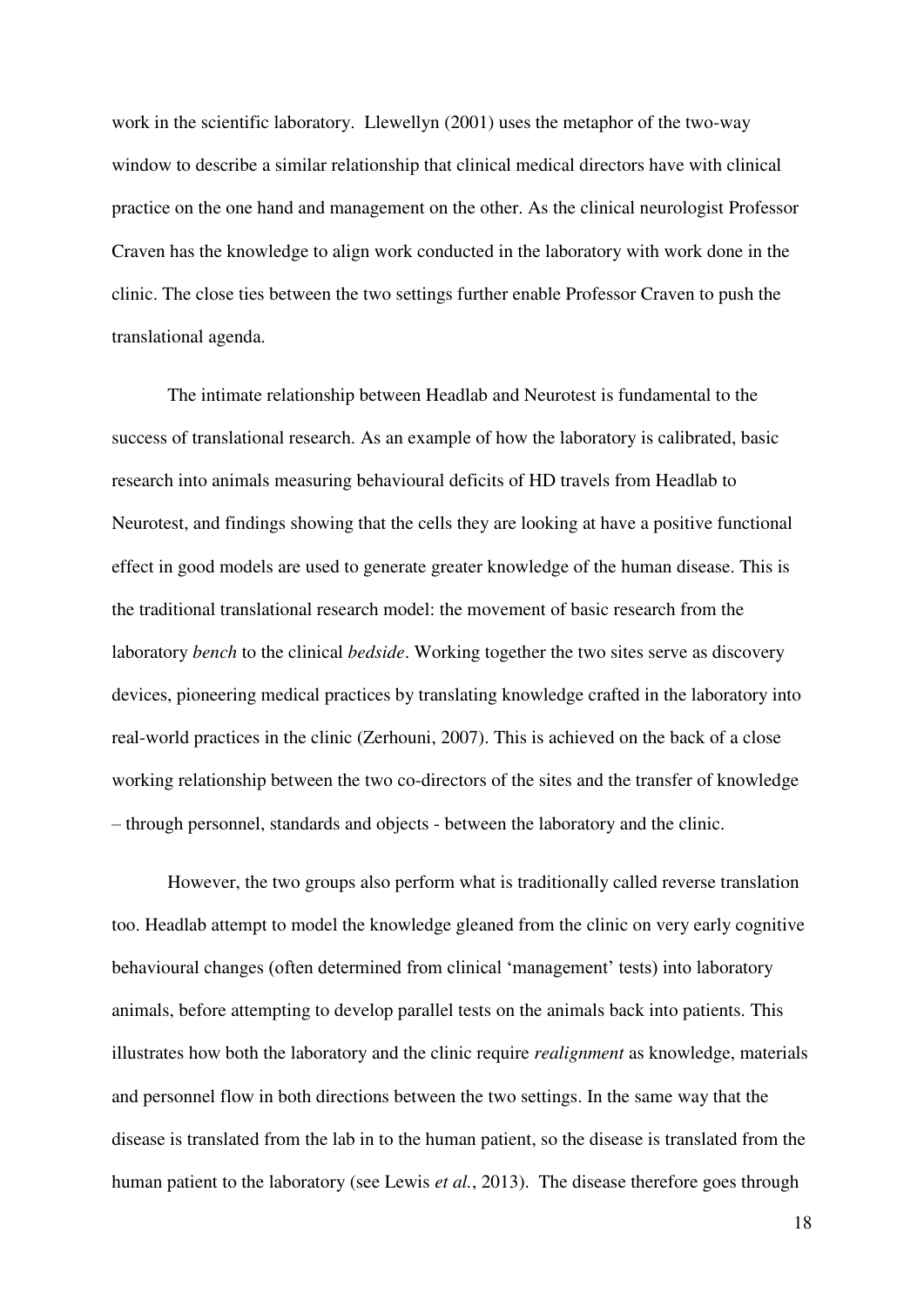a series of relocations and translocations. Traditional boundaries between basic research and clinical research have softened as bridging devices such as animal models or 'stem cells are used to transfer knowledge bi-directionally between the two sites. Behavioural animal experimentation is the essential basis for clinical cellular work, but knowledge collated in the clinic is also being built into the construction of animal models of the disease. Therefore a feedback loop is created: the bench informs the clinic, the clinic informs the bench, and the bench will eventually inform the clinic once more. Here the *circuits of translation* between the two institutions are evident.

 At the local level, it is clear that translational research is an inherently collaborative enterprise (Marincola, 2003). At our empirical settings, close institutional collaboration of this type is made possible because of some core operational alignments: similar instrumental interests, a common and co-dependent goal, boundary personnel and institutional proximity. Against this backdrop, it is the role of Professor Craven and Neurotest to link novel scientific advancements performed on rodents in the laboratory with the real-world experiences of living with the illness. Accordingly, Neurotest can be seen to perform the role of bringing together scientific and technical knowledge with patient-disease led knowledge. In discussing 'translation' it is all too easy to assume that 'the clinic' is merely the site at which biomedical innovations (produced at Headlab) are applied. Clearly this is not the case as the HD neurological clinic is itself a site where patients are enrolled as participants in trans-national research collaborations. Clinical observation and research-oriented data-collection are sometimes indistinguishable in the clinic. Indeed, it is in the clinic that research and clinical work are most closely intertwined, and where the boundaries are most obscured. Subsequently, some of the participating patients could not tell the difference between research and clinical management. This ambiguity has been illustrated previously by authors examining fields such as Cancer Genetics (Hallowell *et al.*, 2009; Ponder *et al.*, 2008). In a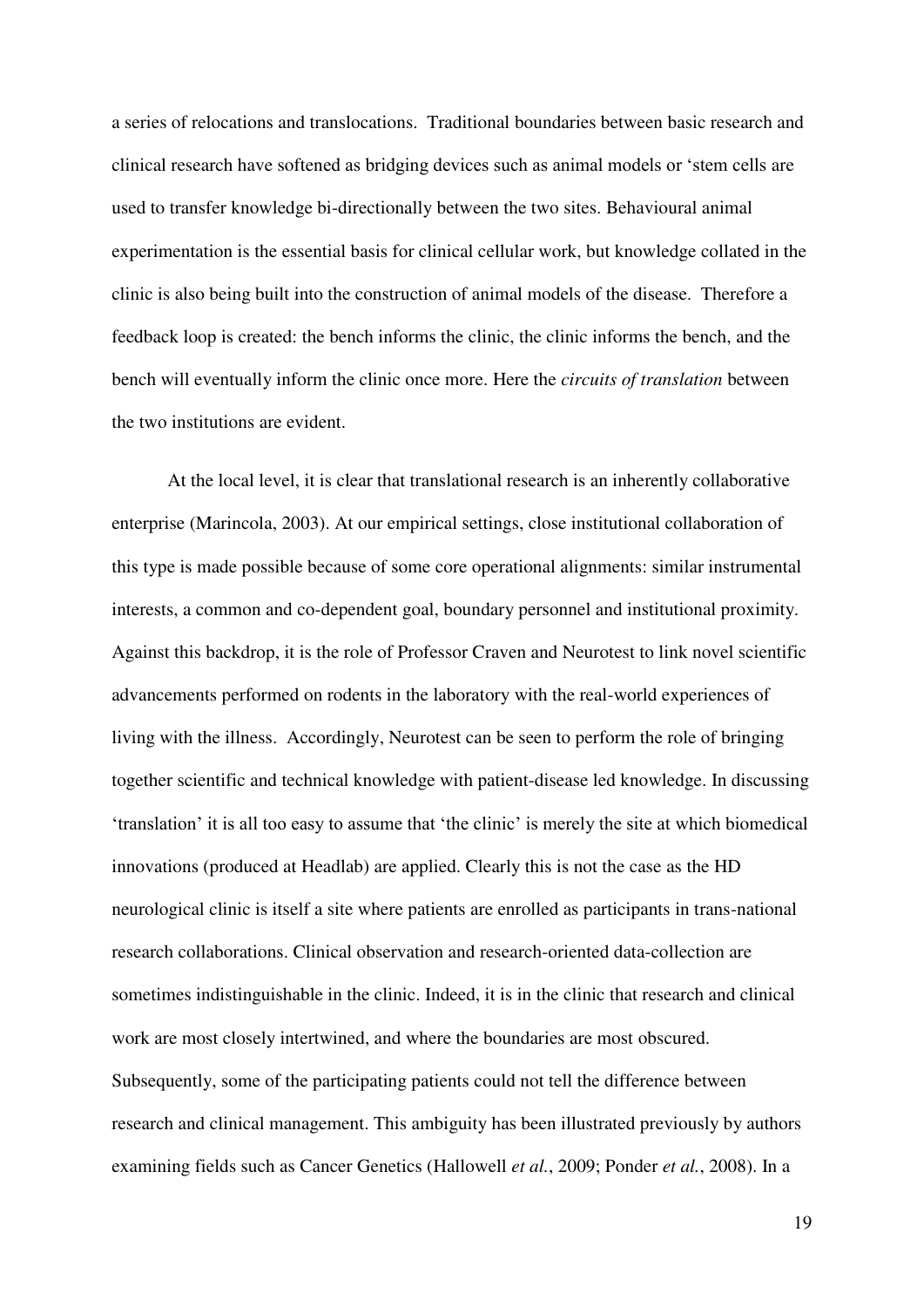similar vein, some patients in our study could not decipher whether they were part of a research project or not, particularly given that the research involved the collection of vast amounts of exploratory cognitive data that did not take the more typical form of a drug trial.

#### **Global Circuits and International Collaborations**

Clinical research, as well as basic research, often transcends national and cultural boundaries to become global partnerships and international collaborations. Headlab has working relationships with other laboratories in Europe, particularly in France. This collaborative approach is not unintentional. It is accepted within the HD community that transplantation projects can do some good and alleviate symptoms, although recent results have begun to appear from France and the USA which show limited and regressive results over time (Cichetti *et al.*, 2009; Keene *et al*., 2009). With no alternative treatments, the moral mission of treating a debilitating disease has compelled laboratories to collaborate<sup>2</sup>.

 Others have made us aware of the inherent problems and obstacles of translation (Wainwright *et* al., 2006). Boundaries are places of conflict. It is clear therefore that the various scientific laboratories, clinical groups and other interested parties must have a shared goal. Their interests need to be aligned from the beginning. This collaborative attitude has moved translational research from the lips of lab directors (a rhetorical device) to the benches of respected laboratories. For example, despite clinical trials having been halted at Headlab, clinical trials are within sight (and referred to in clinics by patients and clinicians). Moreover the trials continue to proceed in France. The corporeality of the procedure and the hope

-

<sup>&</sup>lt;sup>2</sup> Of course there may be additional economic and social rewards for collaborating as well as any moral responsibility.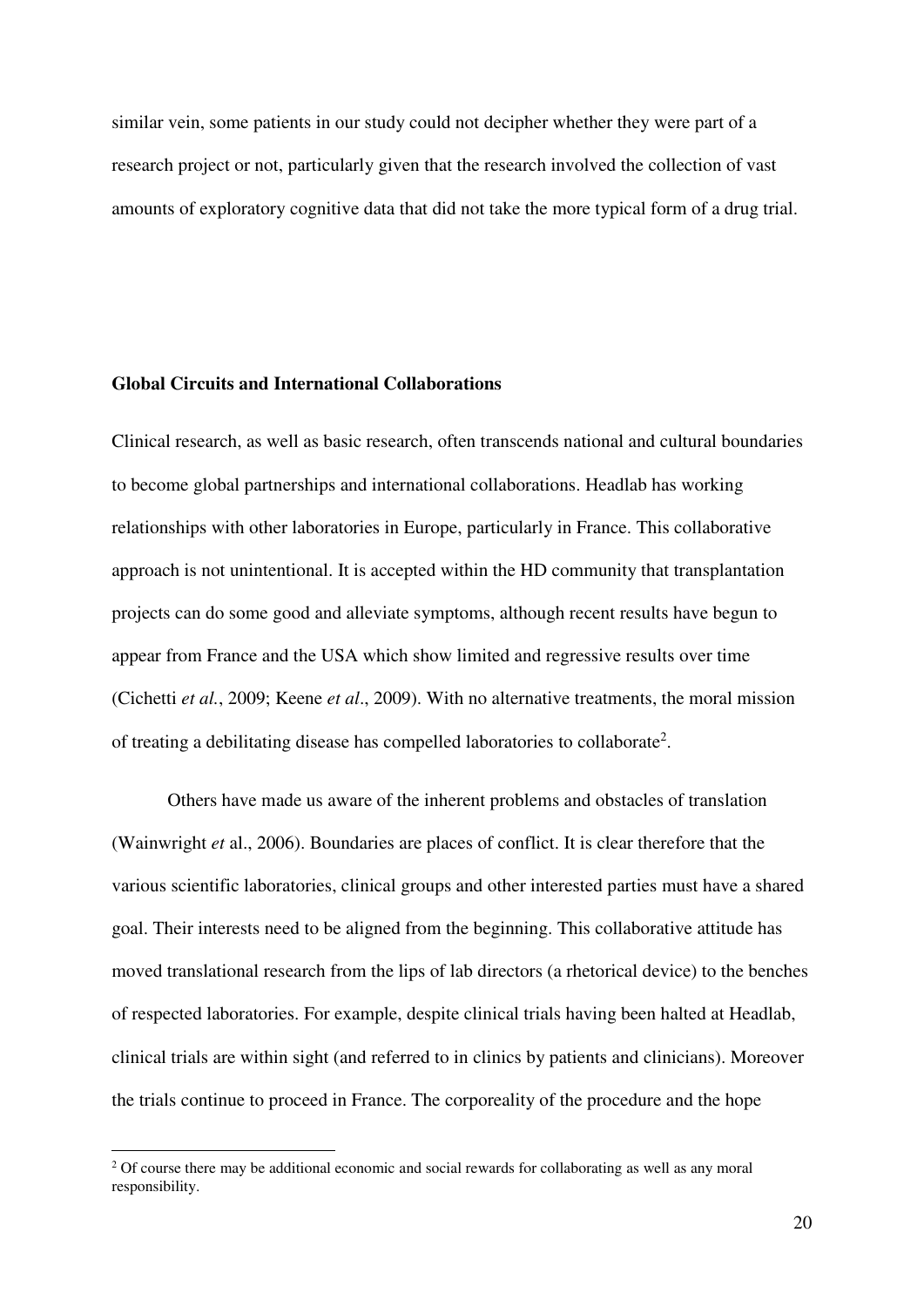invested in such a technique stimulates interest in the patient population. Joining forces to reach an agreed end goal of cellular transplantation, the triumvirate of laboratory, clinic and patient population also mobilises funding agencies and charities to support this type of research. Of course, this is not to suggest that there is not genuine competition between laboratories. Collaboration is a process of cooperation and competition (Atkinson, Batchelor and Parsons, 1998). However, we follow Fujimura (1987), in suggesting that the problem is *doable* when scientists can align tasks to three levels of organization – in this case, the laboratory, the clinic and the social world, which includes promissory futures. HD transplantation then becomes more than conceptual. It becomes tangible and viewed as dutiful across the globe.

The processes of circulation between the laboratory, the clinic and patients/families draws attention to a more nuanced version of 'translation' than the mere transfer of knowledge and technique from one context to another. Such collaborations are only possible when there is a degree of international standardisation across and between groups that enable multiple parties to work together. As described, processes of alignment require data to be gathered, pooled and analysed in accordance with agreed protocols that extend across national boundaries, as well as bringing laboratory and clinical knowledge closer together. Central to the Huntington Project is the idea that using uniform files, research groups around the globe can construct one or more ideal-types of HD and rid the research field of its untidiness. Hacking (1983) argues laboratory work is not merely about representation, but also intervention: researchers are actively engaged in dexterously manipulating materials. The messiness of observational studies of HD that collect multiple sets of data finds its counterpart in the intervention of laboratory life. Standardising the types of data collected turns HD into a doable problem (see Fujimura, 1987; Stephens, Atkinson and Glasner, 2011). Standardisation of practical testing, and of recording results is an area of expansion at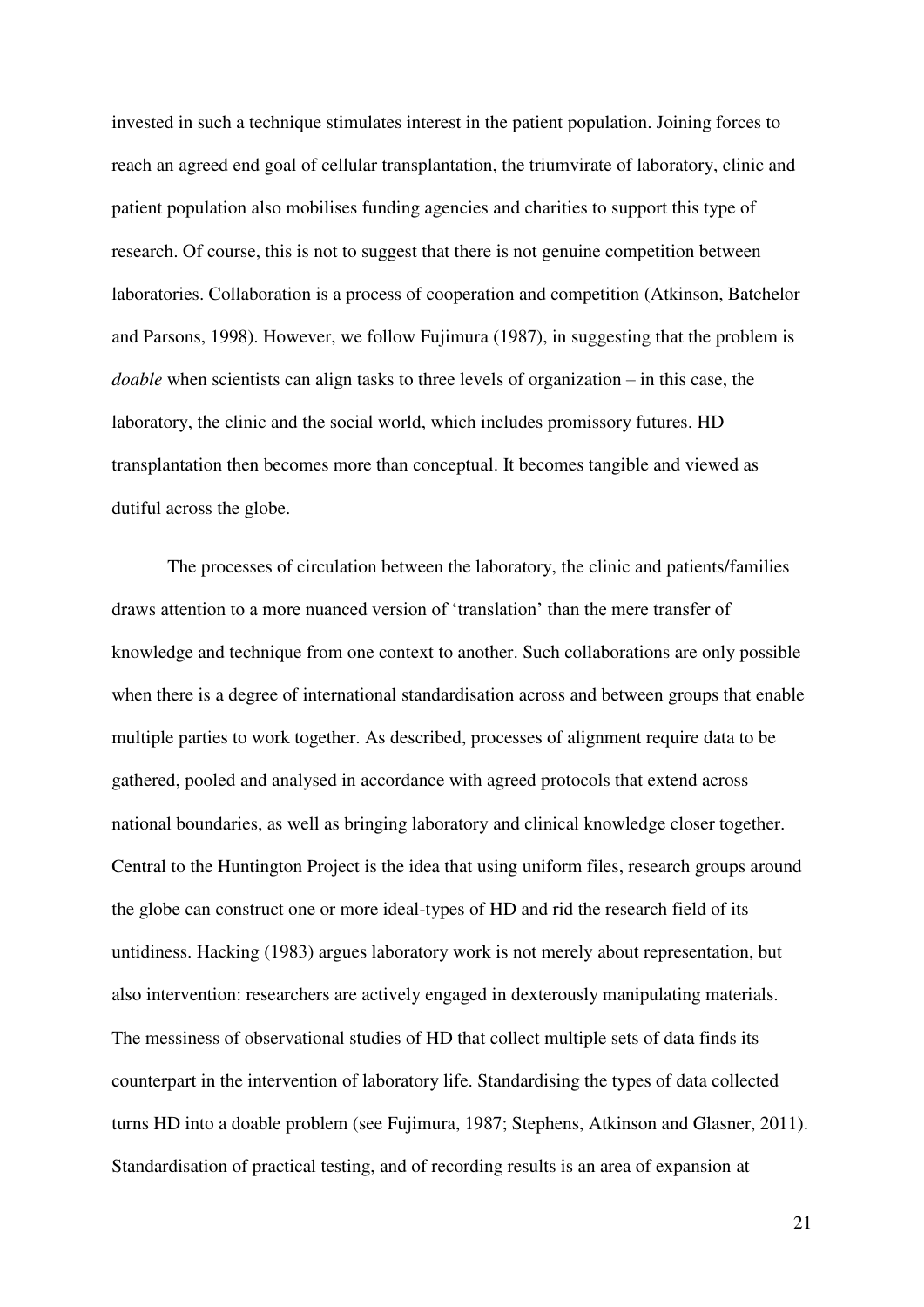Neurotest. It was known that some clinicians carried out physical and cognitive testing in ways that had slight variation. In order to counter this (and to obtain 'standardised data'), video training was given to formalise and create uniform tests. In addition, specific forms and methods of registering clinical test results were developed, unified and used throughout all the research sites. Standard documentation was produced for recording the results, which form part of the global database. It is important to note that standardisation has not been carried out for the direct benefit of the patient. It has been developed to allow portable data to be easily recorded, manipulated and transferred between Neurotest, Headlab and their global partners. Data-types are identical enabling easier migration between sites and success is builtin to their construction reflecting the actions and work of the researchers<sup>3</sup>.

Clinic portals such as these databases provide common recording standards that enable meaningful local and national comparisons – that is, patients can be compared against one another and laboratories can collate findings. Each site of clinic data collection has access to its own data immediately, whilst access to comparative sites may also be applied for. Comparison of this kind also extends informally to the 'competition' between sites' successful levels of data collection. The Huntington Project and Registry are therefore examples of global standardisation (and regulation) that strive for global certainty by beginning to eradicate local practices, local interpretations and local contingency (see Leigh-Star, 1985).

## **Discussion**

-

The metaphors of translation and translational research have become prominent terms in describing biomedical research and its applications. While there have been long-standing

 $3$  Of course, there may be aspects of interpretive flexibility (see Stephens, Atkinson and Glasner, 2011) in terms of the ways in which different sites understand the data.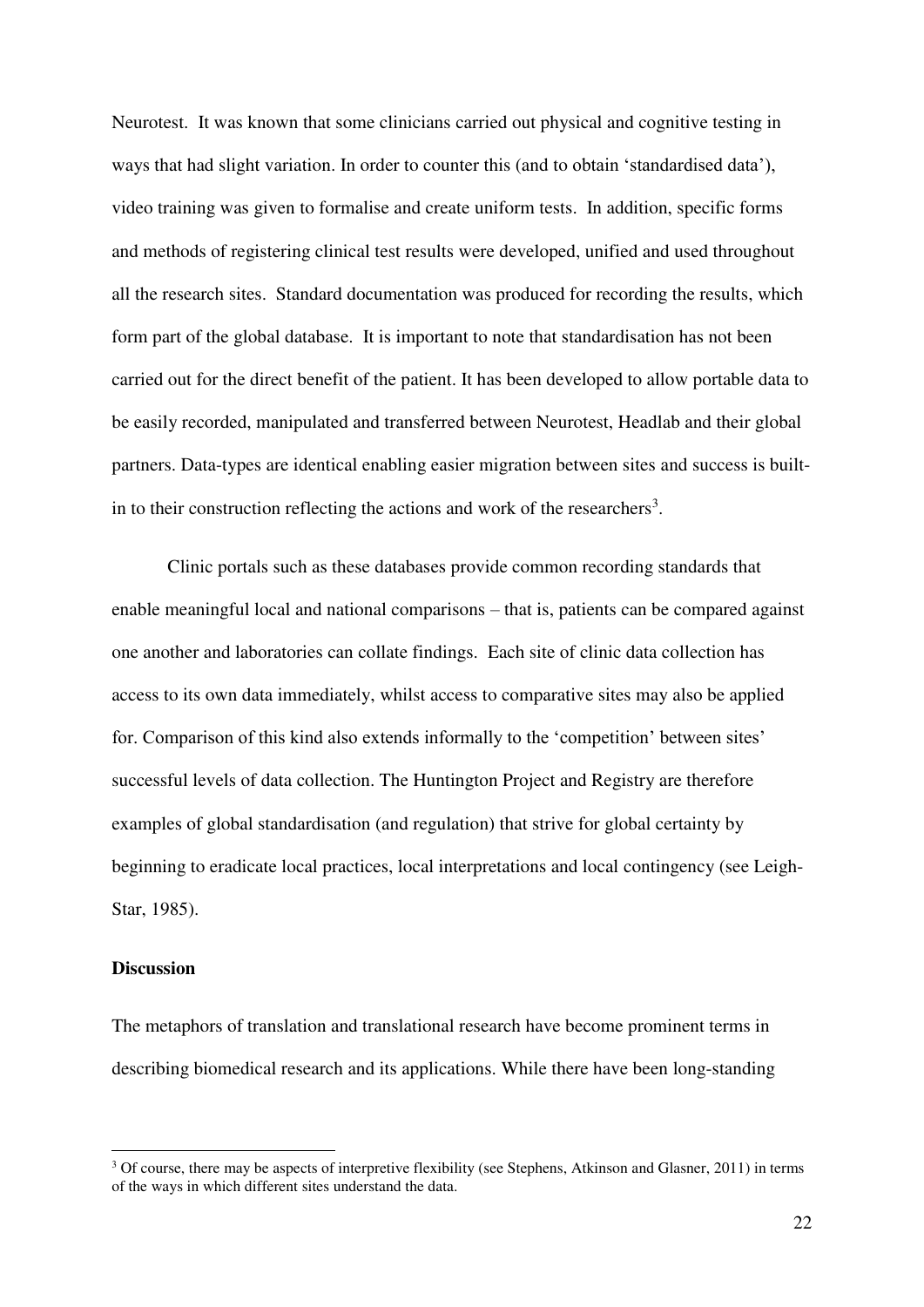interactions between the laboratory and the clinic, the two have been recognised not merely as contrasting locales of biomedical practice, but also sites of contrasting modes of knowledge. This was the main message of Canguilhem's (1978) pioneering work on the history and philosophy of medicine. Canguilhem suggests that 'the clinic' (as a mode of knowledge) is never explained solely from laboratory measurements and values. The pathological is never describable solely by extrapolating extreme differences from a norm or base. In that sense, 'the clinic' and its distinctive modes of perception is an autonomous realm. By the same token, the laboratory is also a relatively autonomous intellectual domain. The point of contrast is not to imply that these domains of knowledge-production and application are entirely independent, and that there is no possible epistemological interaction between them. Indeed Keating and Cambrosio have shown us how 'biomedical platforms' help bridge the gap between biology and clinical medicine (Cambrosio *et al.*, 2009; Keating and Cambrosio, 2003). Rather, the paper demonstrates how biomedicalisation (Clarke *et al.*, 2010), biomedical platforms (Keating and Cambrosio, 2003) and bio-objects (Vermeulen, Tamminen and Webster, 2012) get produced. Translation is not a given  $-$  it needs to be made to happen. The synthesis between the laboratory and the clinic has to be achieved through a process of mutual adjustment. The paper documents precisely the ways in which biomedicine is made: translation does not just create new applications as Vannevar Bush proclaimed, it also sees new entities and new knowledges produced in the process.

Fundamentally, translation implies movement between at least two different modes of perception, modes of interpretation and modes of practice, often referred to as the movement between *bench to bedside* and *bedside to bench*. These metaphorical obstacles all require some hurdling to cross what some writers, using another metaphor, have called the *Valley of Death* (Butler, 2008). In the paper we demonstrate some of the ways in which these obstacles are negotiated or brought into alignment within Huntington's disease research. We put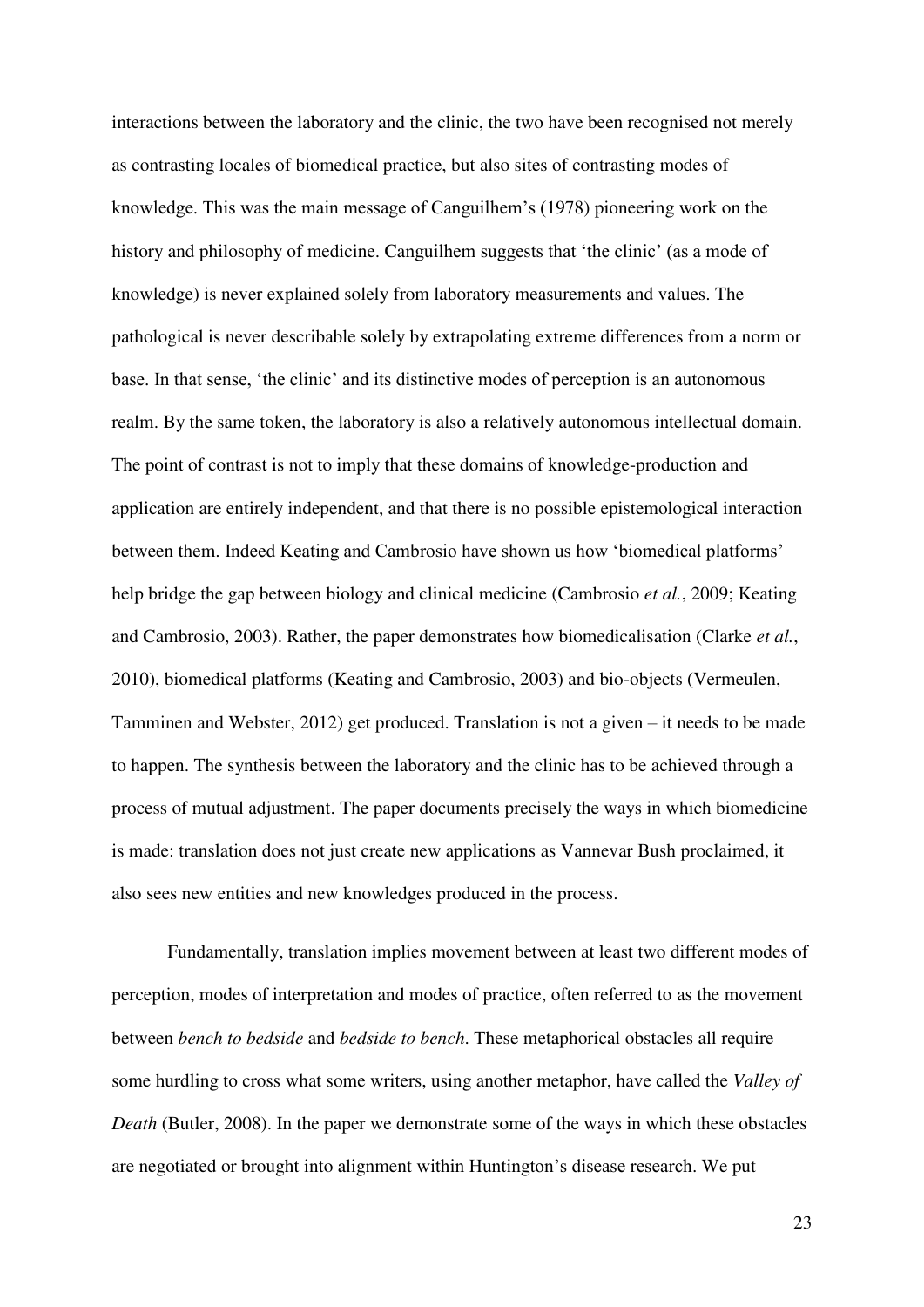forward that rather than a linear relationship between the clinic and the laboratory, there are multiple processes of relocation and translocation within *the circuits of translation.* In particular, HD has been relocated to neurology from genetics. This switch has been supplemented by promises of technical advances in the manipulation of tissue that mobilise communities of promise, the realignment and reconfiguration of the laboratory and the clinic, and the development of stable scientific infrastructures including the global standardisation of local practices and products. Indeed, regulation and standardisation play a central role in shaping and stabilising biomedical practices. Such processes can encourage, if not necessarily permit, the movement of ideas, artefacts and bio-objects between various local and international sites.

## **References**

Atkinson, P., Batchelor, C. and Parsons, E. (1998) Trajectories of Collaboration and Competition in a Medical Discovery. *Science, Technology and Human Values* 23(3): 259-284.

Butler, D. (2008) Crossing the Valley of Death. *Nature* 453(7197): 840-842.

Bush, V. (1945) Science The Endless Frontier: A Report to the President by Vannevar Bush, Director of the Office of Scientific Research and Development. Washington: United States Government Printing Office.

Calvert, J. (2010) Systems Biology, Interdisciplinarity and Disciplinary Identity. In J.N. Parker, N. Vermeulen and B. Penders (eds.) *Collaboration in the New Life Sciences.*  Farnham: Ashgate, pp. 201-219.

Cambrosio, A.. Keating, P., Bourret, P., Mustar, P. and Rogers, S. (2009). Genomic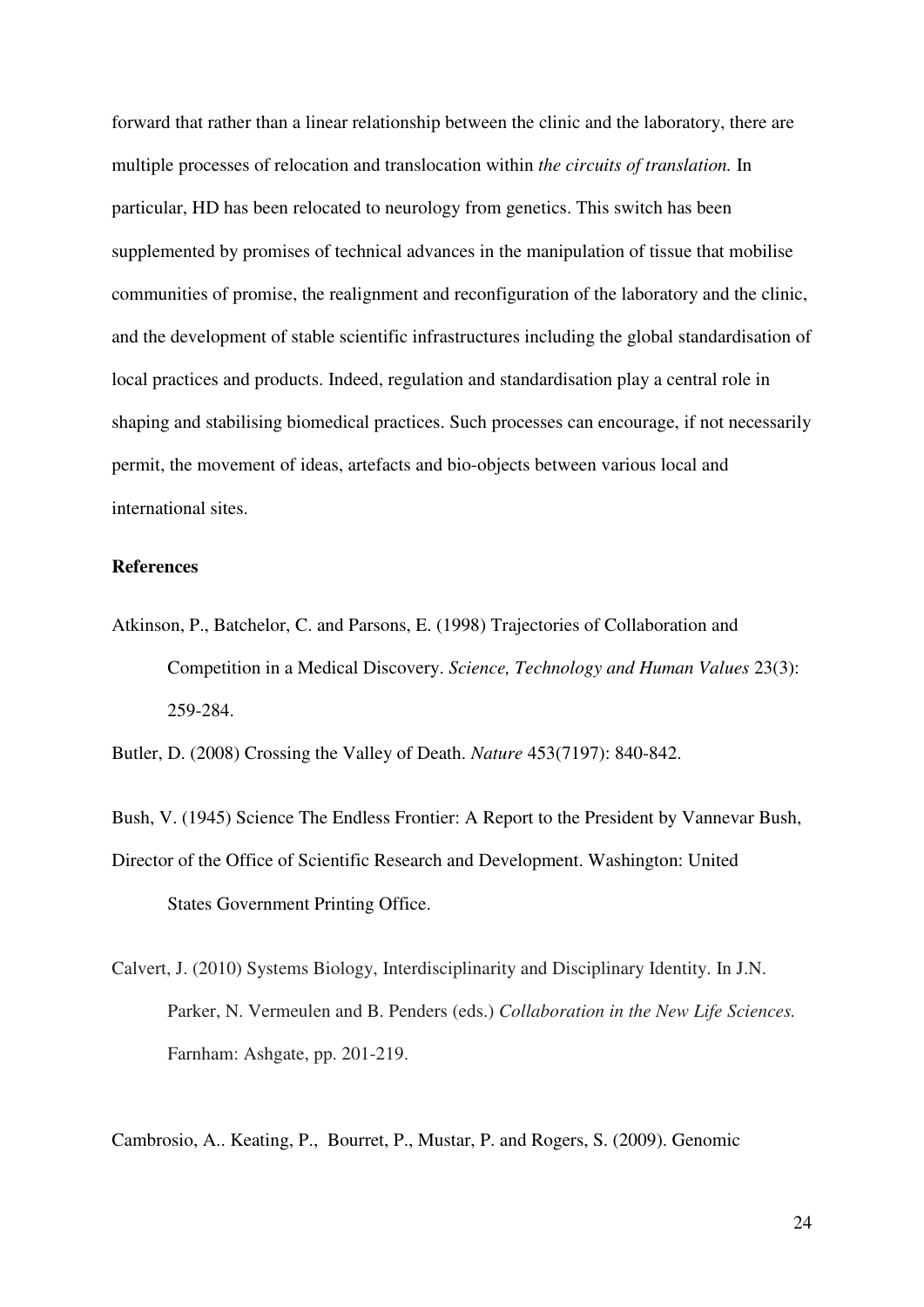Platforms and Hybrid Formations. In P. Atkinson, P. Glasner, and M. Lock (eds.) *Handbook of Genetics and Society: Mapping the New Genomic Era*. London: Routledge, pp. 502-520.

- Canguilhem, G. (1978) *The Normal and the Pathological.* R.S. Cohen and C.R.Fawcett (trans). Dodrecht: Reidel.
- Cicchetti, F., Saporta, S., Hauser, R.A., Parent, M., Saint-Pierre, M., Sanberg, P.R., Li, X.J., Parker, J.R., Chu, Y., Mufson, E.J., Kordower, J.H. and Freeman, T.B. (2009) Neural Transplants in Patients with Huntington's Undergo Disease-like Neuronal Degeneration. *Proc Nat Acad Sci* 106(30): 12483-12488.
- Clarke, A., Mamo, L, Foskett, J.R., Fishman, J.R. and Shim, J.K. (eds.) (2010) *Biomedicalization: Technoscience, Health and Illness in the US.* Durham, NC: Duke University Press.
- Dumit, J. (2004) *Picturing Personhood: Brain Scans and Biomedical Identity*. Princeton, NJ: Princeton University Press.

European Huntington's Disease Network (2010] European HD Registry, [www.euro](http://www.euro-hd.net/html/registry)[hd.net/html/registry,](http://www.euro-hd.net/html/registry) accessed 1 August 2008.

- Eriksson, L. and Webster, A. (2008) Standardizing the Unknown: Practicable Pluripotency as Double Futures. *Science as Culture* 17(1): 57-69.
- Fox, R.C. (1959) *Experiment Perilious: Physicians and Patients Facing the Unknown.*  Glencoe, IL: Free Press.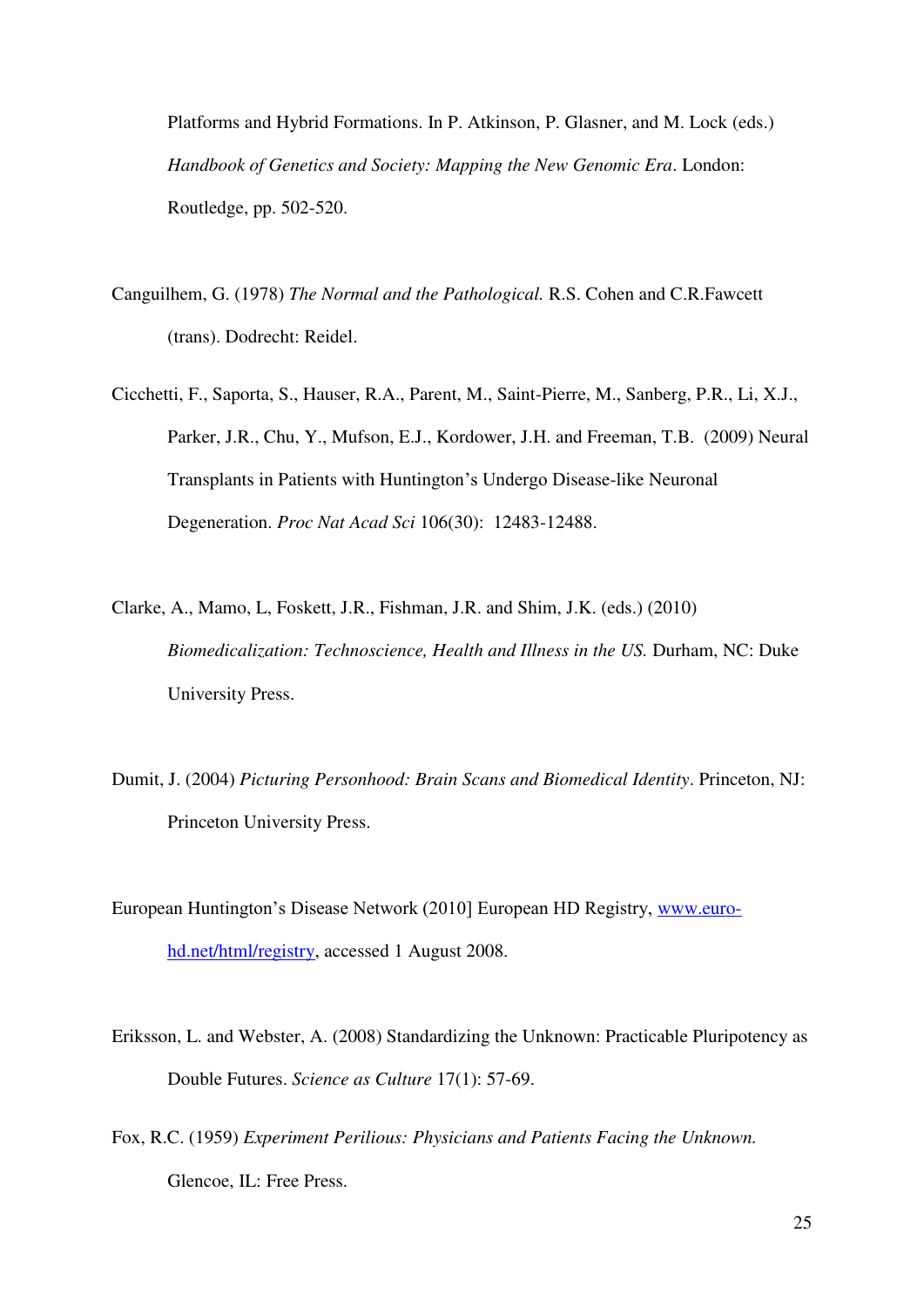- Friese, C. (2013) Realising Potential in Translational Medicine: the Uncanny Emergence of Care as Science. *Current Anthropology* 54(S7): 129-138.
- Fujimura, J. (1987) Constructing 'do-able' problems in Cancer Research: Articulating Alignment. *Social Studies of Science* 17(2): 257-293.
- Fujimura, J. (1992) Crafting science: Standardized packages, Boundary objects, and "Translation." In A. Pickering (ed) *Science as Culture and Practice* Chicago: University of Chicago Press, p. 168-211.
- Galison, P. (1997) *Image and Logic: A Material Culture of Microphysics*. Chicago, IL: University of Chicago Press.
- Godin, B. (2006) The Linear Model of Innovation: The Historical Construction of an Analytical Framework. *Science, Technology and Human Values* 31: 639-667.
- Hacking, I. (2003) *Representing and Intervening: Introductory Topics in the Philosophy of Natural Science*. Cambridge: Cambridge University Press.
- Hallowell, N., Cooke, S., Crawford, G., Lucassen, A., Parker, M. (2009) Distinguishing Research from Clinical Care in Cancer Genetics: Theoretical Justifications and Practical Strategies. *Social Science and Medicine* 68(11): 2010-2017.
- Harper, P.S. (Ed) (1991) Huntington's Disease. Major Problems in Neurology 22. London: W.B. Saunders.
- Hine, C. (2006) Databases as Scientific Instruments and their Role in the Ordering of Scientific Work. *Social Studies of Science* 36(2): 269-298.
- Horig, H., Marincola, E. and Marincola, F.M. (2005) Obstacles and Opportunities in Translational Research. *Nature Medicine* 11: 705-708.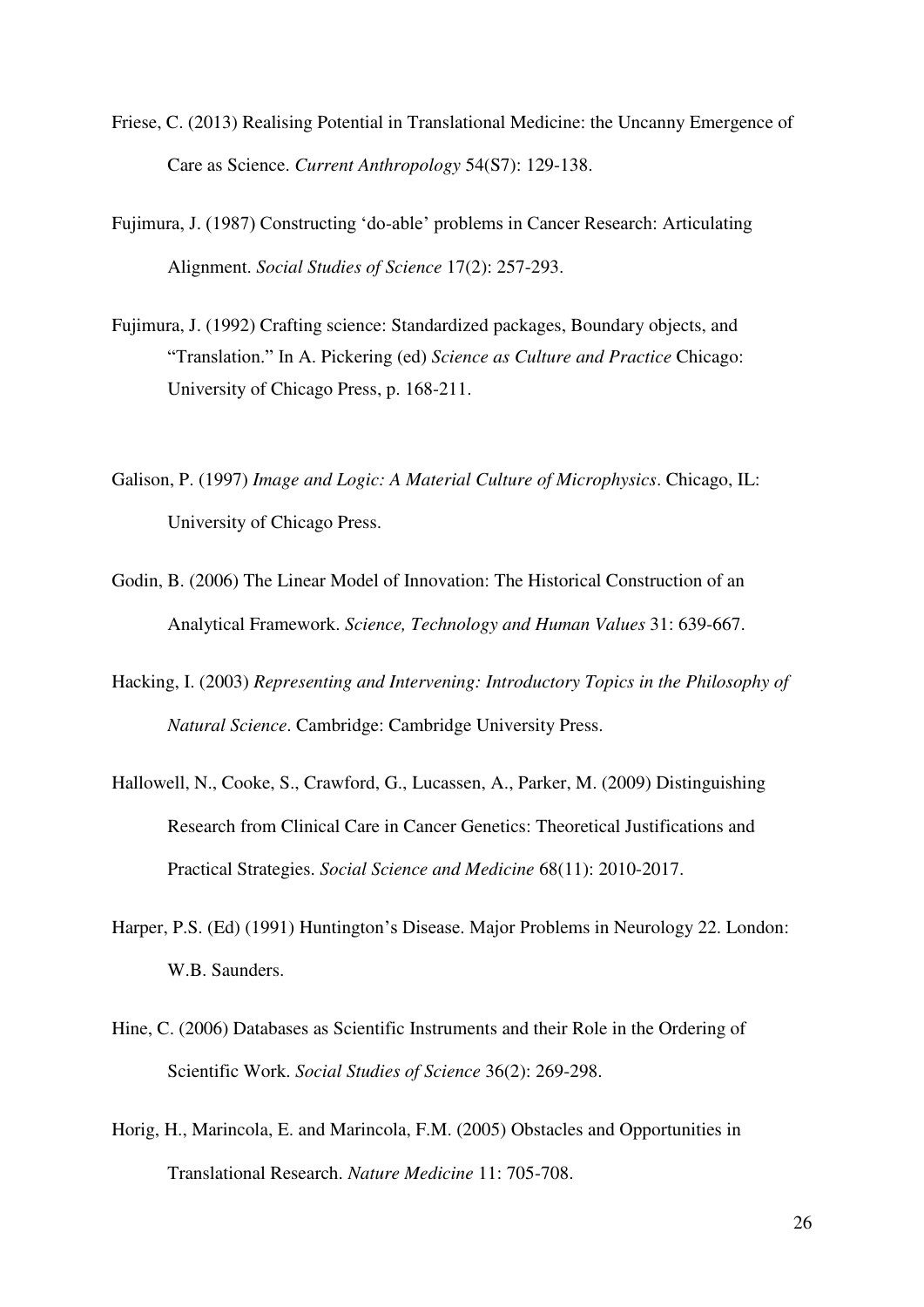- Huntington's Study Group (2010) Unified Huntington's disease Rating Scale & Database. [www.huntington-study-group.org/Resources/UHDRS/tabid/67/Default.aspx,](http://www.huntington-study-group.org/Resources/UHDRS/tabid/67/Default.aspx) accessed 3 August 2010.
- Jackson, J.E. (1990) "I am a Fieldnote": Fieldnotes as a Symbol of Professional Identity. In: Sanjek, R. (ed.) *Fieldnotes: The Makings of Anthropology*. Cornell University Press: Ithaca, NY p. 3-33.

Keating, P. (2002) From Screening to Clinical Research: the Cure of Leukemia and the Early Development of the Cooperative Oncology Groups, 1955–1966. *Bulletin of the History of Medicine* 76(2): 299– 334.

Keating, P., and Cambrosio, A. (2003) *Biomedical Platforms: Realigning the Normal and the Pathological in Late-Twentieth Century Medicine.* Cambridge: MIT Press.

- Keene, C.D., Chang, R.C., Leverenz, J.B., Kopyov, O., Perlman, S., Hevner, R..F., Born, DE., Bird, T.D. and Montine, T.J. (2009) A Patient with Huntington's Disease and Long-surviving Fetal Neural Transplants that Developed Mass Lesions. *Acta Neuropathologica* 117(3): 329-338.
- Latimer, J. (2013) *The Gene, the Clinic and the Family: Diagnosing Dysmorphology, Reviving Medical Dominance*. London: Routledge.
- Leigh-Star, S. (1985) Scientific Work and Uncertainty. *Social Studies of Science* 15(3): 391- 427.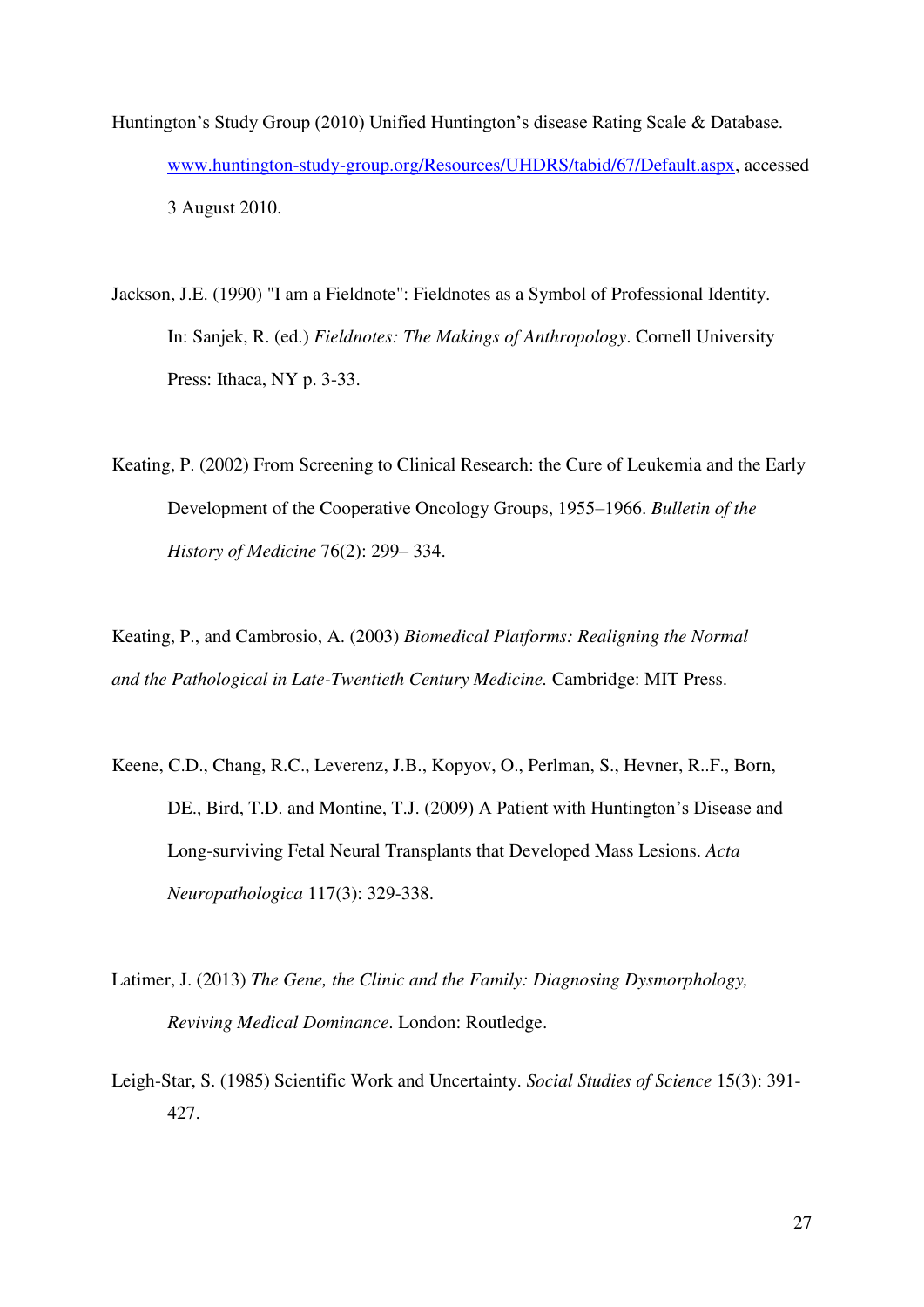- Leigh-Star, S. and Griesemer, J.R. (1989) Institutional Ecology, `Translations' and Boundary Objects: Amateurs and Professionals in Berkeley's Museum of Vertebrate Zoology, 1907-39. *Social Studies of Science* 19(3): 387-420.
- Lewis, J. and Atkinson, P. (2011) The Surveillance of Cellular Scientists' Practice. *BioSocieties* 6: 381-400.
- Lewis, J. and Bartlett A. (2013) Inscribing a Discipline: Tensions in the Field of Bioinformatics. *New Genetics and Society* 32(3): 243-263.
- Lewis, J., Atkinson, P., Harrington, J. and Featherstone, K. (2013) When is an Animal Model Good-Enough? Representation and Embodiment in the Laboratory. *Sociology* 47(4): 776-792.
- Llewellyn, S. (2001) Two-way Windows: Clinicians as Medical Managers. *Organization Studies* 22 (4): 593-623.
- Löwy, I. (1996) *Between Bench and Bedside: Science, Healing, and Interleukin-2 in a Cancer Ward*. Cambridge/MA & London: Harvard University Press.
- Lynch, M. (1990) The Externalised retina: Selection and Mathematization in the Visual Documentation of Objects in the Life Sciences. In: M. Lynch and S. Woolgar (eds.) Representation in Scientific Practice. Cambridge, MA: MIT Press, pp. 153–186.
- Marincola, F.M. (2003) Translational mMedicine: A Two-way Road. *Journal of Translational Medicine* 1: 1.
- Martin, P.A., Brown, N. and Kraft, A. (2008) From Bedside to Bench? Communities of Promise, Translational Research and the Making of Blood Stem Cells. *Science as Culture* 17(1): 29-42.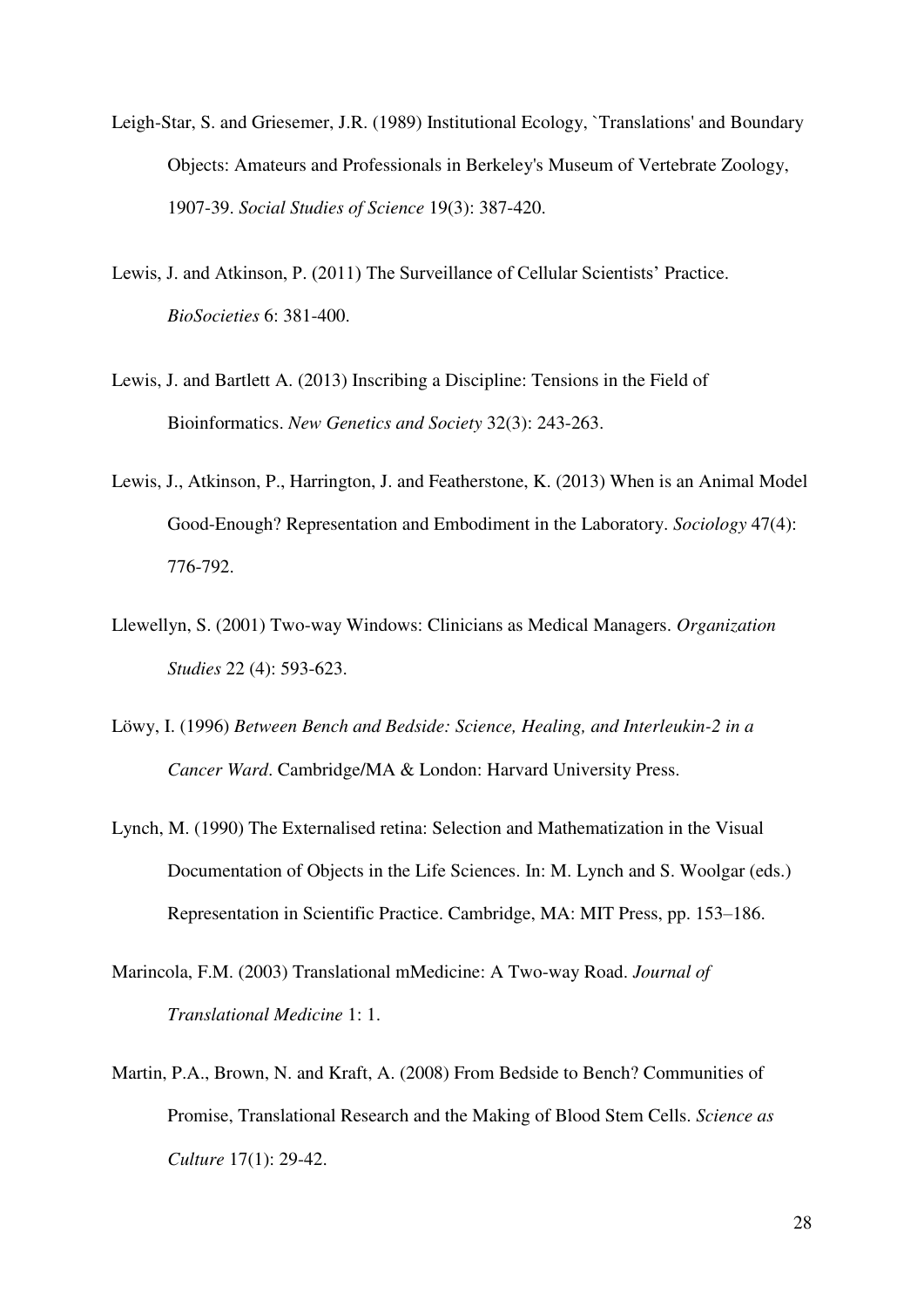- Millerand F. and Bowker, GC (2009) Metadata Standards. Trajectories and Enactment in the Life of an Ontology. In S.L. Star and M. Lampland (eds.) Formalizing Practices: Reckoning with Standards, Numbers and Models in Science and Everyday Life. Ithica: Cornell University Press, p. 149-167.
- Mol, A. (2002) *The Body Multiple: Ontology in Medical Practice*. Durham and London: Duke University Press
- Novas, C. and Rose, N. (2000) Genetic Risk and the Birth of the Somatic. *Economy and Society* 29(4): 485-513.
- Petryna A. (2009) *When Experiments Travel: Clinical Trials and the Global Search for Human Subjects*. Princeton: Princeton University Press.
- Ponder, M., Statham, H., Hallowell, N., Moon, J., Richards, M and Raymond, F.L. (2008) Genetic Research on Rare Familal Disorders: Consent and Blurred Boundaires between Clinical Service and Research. *Journal of Medical Ethics* 34: 690-694.
- Punnett, R.C. (1908) Mendelian Inheritance in Man. *Proceedings of the Royal Society of Medicine,* 1:135-168.
- Rapp, R. (2011) Chasing Science: Children's Brains, Scientific Inquiries and Family Labors. *Science, Technology and Human Values* 36(5): 662-684.
- Roos, R.A., Hermans, J., Vegter-van der Vlis, M., van Ommen, G.J. and Bruyn, G.W. (1993) Duration of Illness in Huntington's Disease is Not Related to Age at Onset*. Journal of Neurology, Neurosurgery and Psychiatry* 56: 98-100
- Sartor, R.B. (2003) Translational Research: Bridging the Widening Gap between Basic and Clinical Research. *Gastroenterology* 124(5): 1178.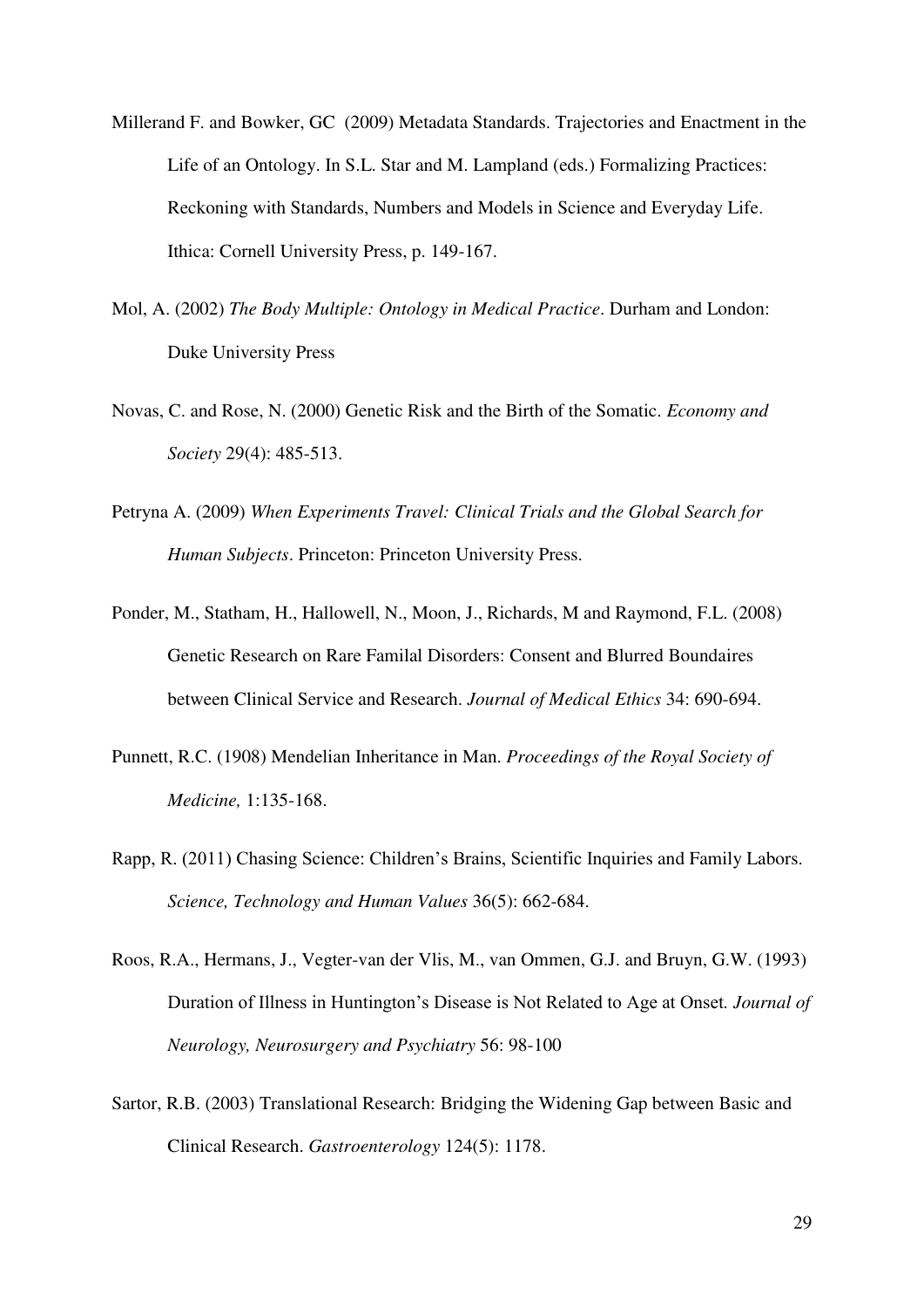- Stephens, N., Atkinson, P. and Glasner, P. (2011) Documenting the Doable and Doing the Documented: Bridging Strategies at the UK Stem Cell Bank. *Social Studies of Science*  41(6): 791-813.
- Stephens, N., Lewis, J. and Atkinson, P. (2013) Closing the Regulatory Regress: GMP Accreditation in Stem Cell Laboratories. *Sociology of Health and Illness* 35(3): 345- 360.
- The Huntington's Disease Collaborative Research Group. (1993) A Novel Gene Containing a Trinucleotide Repeat that is Expanded and Unstable on Huntington's Disease Chromosomes. *Cell* 72: 971-983.
- van den Hoonard, D.K. (2009) Moving Toward a Three-Way Intersection in Translational Research: A Sociological Perspective. *Qualitative Health Research* 19(12): 1783- 1787.
- Vermeulen, N., Tamminen, S. and Webster, A. (eds) (2012) *Bio-objects: Life in the 21st Century*. Farnham: Ashgate.
- Wainwright, S.P., Williams, C., Michael, M. and Cribb, A. (2009) Stem cells, Translational Research and the Sociology of Science. In P. Atkinson, P. Glasner and M. Lock (eds) *Handbook of Genetics and Society*. London: Routledge, pp. 41-58.
- Wainwright, S.P., Williams, C., Michael, M., Farsides, B. and Cribb, A. (2006) From Bench to Bedside? Biomedical Scientists' Expectations of Stem Cell Science as Future Therapy for Diabetes. *Social Science and Medicine* 63(8): 2052-2064.
- Williams, C., Wainwright, S.P., Ehrich, K. and Michael, M. (2008) Human Embryos as a boundary objects? Some Reflections on the Biomedical Worlds of Embryonic Stem Cells and Pre-implantation Genetic Diagnosis. *New Genetics and Society* 27(1): 7-18.